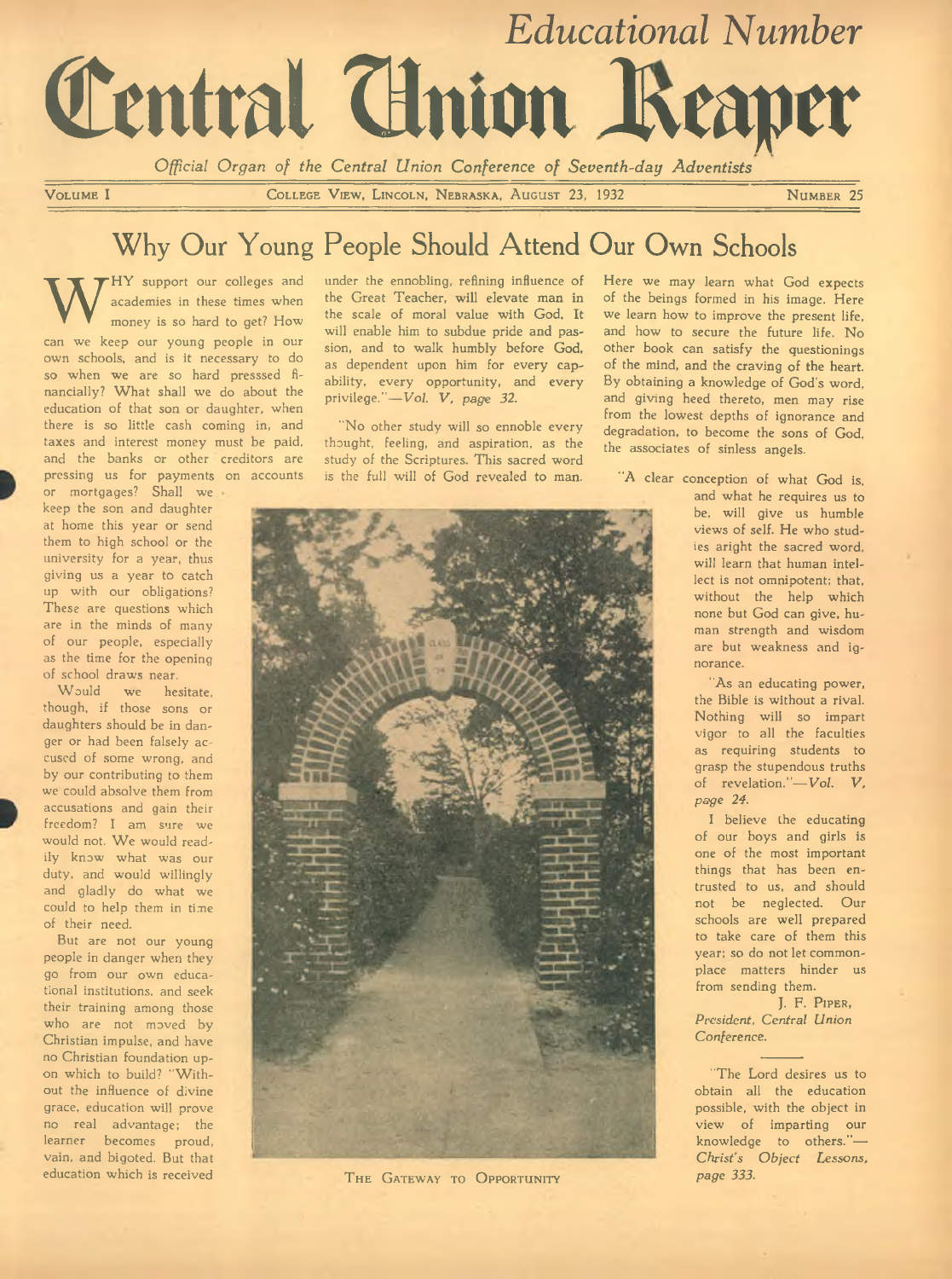### **No Time Like the Present**

THERE are few people who appreciate as they should present opportunities. Most of us can look back and see wherein we failed to take advantage of a favorable situation and thereby lost something worth while. Afterward we see clearly where the mistake was made and wish that we had known and done differently.

There is no time like the present to prepare for the future. There is very little work to be had and not much money to be earned anywhere. We would advise every young man and woman who has a few dollars laid by, or who can arrange to get a little money, to go to school this year. Rates have been reduced and every effort is being made to help students this year. We have never had a better faculty, and there is a determination on the part of all to cooperate and make this year a success. We do not know whether better times will ever come or not; but if they should, even for a little time, it would be worth while to have the preparation out of the way to be ready to do efficient work when times ease up a little.

We believe that the end of all things is at hand. We have no time to lose. It behooves all young men and women to 'think seriously of their future and what their responsibility is and then prepare definitely for their life's work. We expect to have a good school this year, and we urge every young person to receive a Christian education. We ask God's richest blessing on Union College and on its students.

> PROF. M. L. ANDREASEN. President, Union College.

### **College Expenses Reduced**

A STUDENT coming to Union College with \$275 cash paid at the beginning of the school year can now receive board, room, and tuition, including matriculation fee and publications fee, for the school year. This has been made possible through reductions in board, room, and tuition, together with an additional discount for cash, resulting from the action of a recent Union College board meeting. This is possible on the following basis: 4 wks. year Matriculation .... \$10.00 Tuition (Full work) \$11.00 99.00 Home Expenses 7.50 '67.50 Board (Average) 14.00 126.00 Student Publications 2.00

Total \$32.50 \$304.50 Special discount when paid in advance at<br>beginning of school \$29.00 beginning of school

Total amount required \$275.00 Special fees and bookstore charges are not included in the above.

For students taking care of their accounts each month a five per cent discount will be allowed on all payments made within 15 days of the beginning of each school month. This discount will also, apply on any portion of the month's charge paid in cash, whereby students who may be working a portion of their way will still receive the benefit of the cash discount on any part of the school charges paid each month.

The above discounts apply to both the college and academy resident students. The five per cent discount will be made on tuition which is paid monthly, and a ten per cent discount applies on tuition paid at the beginning of the school year.

The reductions which have already been made in the charges for board, room, and tuition, with these special allowances for cash, make Union College student charges the lowest they have been in many years. It is true that many of the things consitiuting important factors in the operation of a school have not been reduced in price; yet, we hope that these reductions will make it possible for a large group of students to attend Union this coming year who would otherwise be denied that privilege.

Union is developing her industries to help those who are not able to pay their entire way. Students interested in earning a portion of their expenses are urged to get in touch with Union College at the earliest possible opportunity.

> PROF. ALVIN W. JOHNSON, *Executive Dean, Union College.*

### **Two New Industries Added to The College**

 $\overline{\phantom{a}}$ 

THE Union College Bookbindery is now fully prepared to handle all types of bookbinding. The bindery occupies a large portion of the basement of North Hall. Mr. Elmer Hagen, an experienced bookbinder, is in charge. He says: "We have spent the past two weeks in installing machinery and equipment, and we are now making up samples and drumming up trade. We are fortunate to have included in our machinery an electrically heated Bohner stamping machine. By the use of this machine, first-class title printing on the books can be guaranteed. The floor plan of the bindery

has been so arranged as to put the books through in the most convenient and timesaving way." Mr. Hagen extends an invitation to all to visit the bindery and see the various processes in the binding of a book. This new industry is one of which Union can justly be proud.

For some time the woodworking shop has done very little work except repair and construction projects for the college itself. It is planned this next year to handle work on a commercial scale. An experienced woodworker and planingmill man has been secured and will be here in a few days to make arrangements for the winter's work and to install necessary equipment. This industry will furnish work for several men.

### **Wide Range of Courses Offered**

NOTWITHSTANDING the fact that it has been necessary to cut down the offerings of courses in several departments this year, it is expected that strong work will be carried on in every department. In the commerce department the oneyear business course has been discontinued, and we are no longer offering the two-year economics course. But those interested in either of these lines are urged to take the four-year course leading to a degree. By so doing, they may build up a strong major in the particular line chosen, and they will be much better prepared to enter upon teaching or other phases of work in their chosen fields.

During the coming session the first year of a two-year agricultural course will be given. This course is designed to prepare self-supporting workers for rural sections by giving them the broadening experience of two years of college training to fit them better to be leaders in their home churches.

Other courses preparing for particular professions or vocations which Union

#### **Central Union Reaper Official Organ of the Central Union Conference of Seventh-day Adventists**

| Vol. I                                                                                                                                                                                                                                                                       | August 23, 1932 | No. 25 |
|------------------------------------------------------------------------------------------------------------------------------------------------------------------------------------------------------------------------------------------------------------------------------|-----------------|--------|
| Published by the Central Union Confer-<br>ence. Issued weekly at College View, Lincoln,<br>Nebraska.                                                                                                                                                                         |                 |        |
| Subscription price50 Cents a Year                                                                                                                                                                                                                                            |                 |        |
| Entered as second-class matter June 6,<br>1911, at the post office at Lincoln, Nebr.,<br>under the Act of Congress of March 8, 1870.<br>Acceptance for mailing at special rate of<br>postage provided for in Section 1103. Act<br>of Oct. 8, 1917, authorized Aug. 20, 1920. |                 |        |

In changing address, give both old and<br>new address.<br>All copy for publication should reach the<br>Reaper office by Friday morning (earlier if<br>possible), preceding date of issue.<br>Make all checks and money orders pay-<br>able to th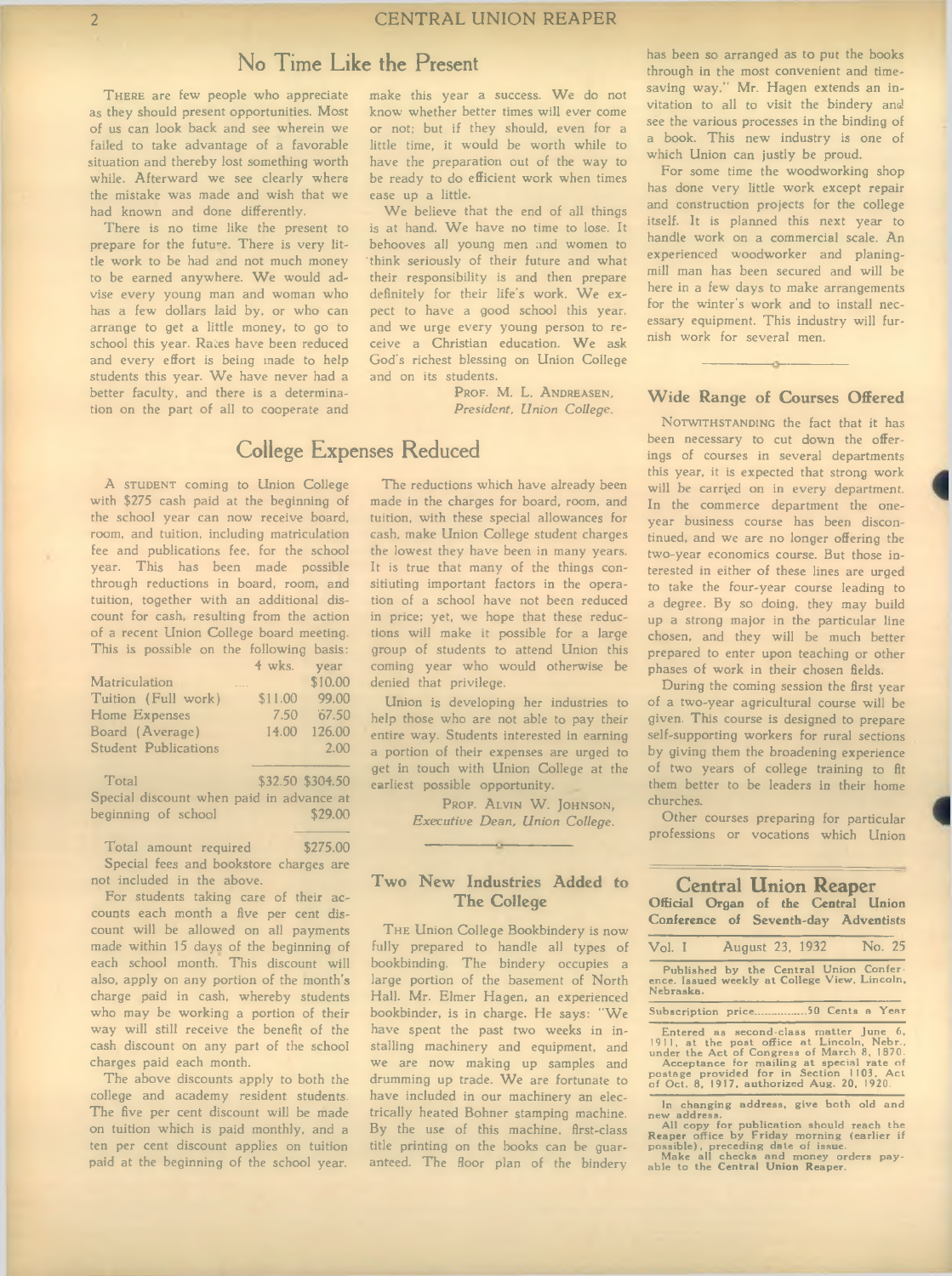College offers are the following: medical preparatory, advanced normal, pre-dietetics, commerce, secretarial, expression, and music. In the work leading toward a degree, a student may major in any one of the following lines: English, history, Bible, modern language, mathematics, physics,

FOR your thoughtful consideration I wish to present a quotation from the good book "Great Controversy." It gripped my attention years ago when, as an under-



graduate in college, I was rereading the book preparatory to a summer's campaign in the canvassing field. Many times

since then I have reread it. Every time it challenges me all over again. Curiously, I have never heard anybody refer to it in sermons or lectures, nor have I seen it referred to on paper. Yet we Seventh-day Adventists need to do some honest, courageous thinking if anybody in this world does on this very subject. I emphasize this need of our giving attention to this matter, because of all people on earth we make the biggest claims. We claim to be the reformers of today. Let us therefore take note:

" 'The sort of men that formed the rank and file of the army of the Reformers . . . were not illiterate, sectarian, noisy controversialists— far from it; they were men who had studied the word of God, and knew well how to wield the weapons with which the armory of the Bible supplied them. In respect of erudition they were ahead of their age. When we confine our attention to such brilliant centers as Wittenberg and Zurich, and to such illustrious names as those of Luther and Melanchthon, of Zwingle and Oecolampadius, we are apt to be told, these were the leaders of the movement, and we should naturally expect in them prodigious power and vast acquisitions; but the subordinates were not like these. Well, we turn to the obscure theater of Sweden, and the humble names of Olaf and Laurentius Petri— from the masters to the disciples— what do we find? . . . Scholars and theologians; men who have chemistry, education, home economics, commerce.

Those interested are invited to write for a catalogue. Address the registrar, Union College, Lincoln, Nebraska. RUBY LEE.

*R egistrar, Union C ollege.*

## **God Wants Educated Men and Women**

thoroughly mastered the whole system of gospel truth, and who win an easy victory over the sophists of the schools and the dignitaries of Rome.' "

This comes originally from the pen of the great historian Wylie. That in itself gives great weight to the statement. However, by quoting this passage in this manner, Mrs. E. G. White placed her imprimatur, and that of our church upon it.

If this be true— and who dare deny it then a great deal of nonsense and error has been spoken and written on this subject in the past. How often it has been said that God can't use educated people to do this work; that he uses mainly the



ENTRANCE TO COLLEGE HALL

unlettered and the ignorant! But the Bible and history show just the opposite. The men whom the Lord used most mightily; who made the very foundations of society shake; who dared most to think straight, to act courageously, to pierce through the shrouds of contemporary superstition, tradition, and established creed to reach real truth and righteousness were, in the main, men of great learning, men who had exhausted, so to speak, all the educational resources of their day. Remember, "In respect of erudition they were ahead of their age." Not only were they ahead of their age in piety, in spiritual perception, but "in respect of erudition." The "rank and file" of the reformers— not only the leaders, but the "subordinates," the "disciples," were "scholars and theologians." It has always been thus in the history of God's people. Let us not forget it.

Need very much more be said in this

issue of the REAPER dedicated to Christian education? Have not our colleges been founded in order that our church may carry on this tradition of scholarship in God's church? Have they not been dedicated to the proposition that our church its rank and file, as well as its leaders shall be ahead of our age in respect of erudition? Does not God still need educated men and women to do his work in the world? Should not every member of our church count it a priceless privilege to support the institutions which will make that possible, support them with prayers, with influence, with money? Should not every parent do all in his power to make possible the attendance of his sons and daughters at such a college? Should it not be the ambition of every red-blooded, strong, young man and woman wishing to become either clergyman or layman to make such a college his or her Alma Mater, in order that it may again be true as it was in the days of Wittenberg of old, that the soul of the reformation lies in the souls of educated young people, who know truth and God?

> PROF. H. K. SCHILLING. Head of the Department of Physics, *<u>Union</u>* College.

### **President Andreasen to be Head of Bible Department**

AT A recent meeting of the Union College board it was decided that President Andreasen, in addition to his work as president, assume the responsibilities of the head of the Bible department. This is made possible by a reorganization in the administrative work of the college whereby many of the duties formerly carried by the president will

be carried by the executive dean. It is felt that students and patrons in the field



will welcome this news, for President Andreasen is widely known as a Bible teacher and a scholar. He was head of the Bible department of Union College during the years 1918 to 1922; and head of the Bible department of Washington Missionary College, Washington, D. C., from 1922 to 1924. His long experience will enable him to maintain one of the strongest departments in the school.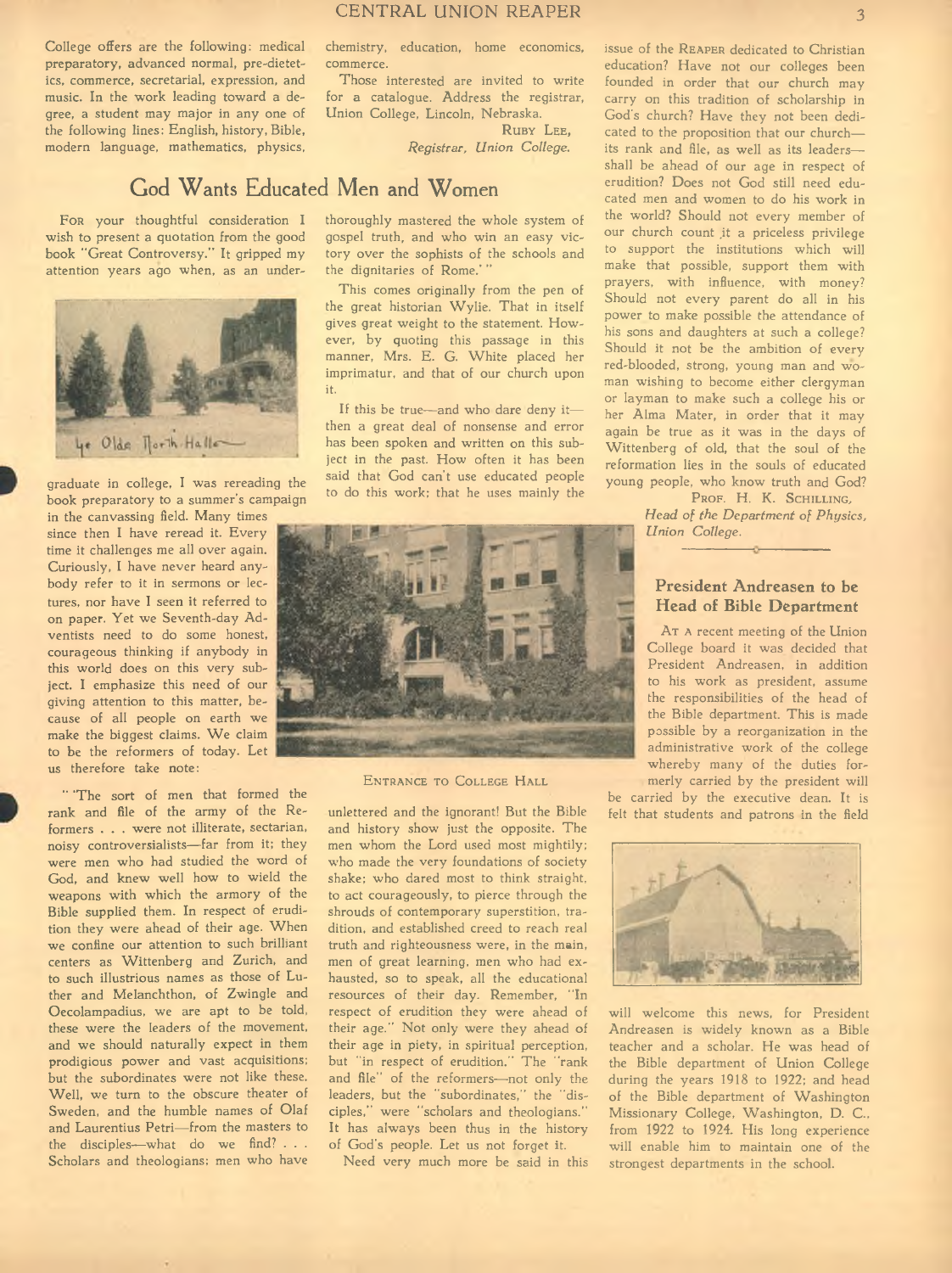### **Science at Union College**

A SMALL group of graduate students were discussing the doctrine of organic evolution. They were standing about the blackboard in a research laboratory, several of the group illustrating their ideas more or less seriously on the board. Nearly all of the members of the group were graduates of small denominational colleges, modernist and fundamentalist. One or two came from state teachers' colleges.

It started in this way. A new book, "The Basis of Evolutionary Faith," by an able author who was formerly a strong believer in evolution, was lying on a desk near the door. Mr. A, a graduate of a fundamentalist college, had been reading the new book and had left it, with some other books, on his research desk. Working at a near-by desk was Mr. B from a denominational college which permitted rather liberal teaching of evolutionary ideas. Mr. C, who came from a state teachers' college, entered the room, glanced at the books on A's desk and picked up the new book, saying, "What's this?" After a brief explanation, A suggested that C tell what he thought about evolution. "Why, I think there is quite a lot to the idea." C replied. "Well, you couldn't expect anything else from C, interrupted B. "He came from a heathen college. We came from Christian colleges." A then asked C what reasons he would give for believing in evolution. "Well, I don't know as I can give any reasons right now," replied C. "Our biology professor was strong for the idea, and we just took it in."

At about this time the group began to grow. The door to the hall was open and Mr. D entered, audibly wondering what the discussion was about. The newbook was handed to D with a suggestion that he give the group the benefit of his opinion of evolution. "What do you mean by evolution?" countered D. A stepped to the blackboard. "You see these dots. They are molecules of non-living matter. This circle with a dot in the center is a living cell. This arrow pointing from the dots to the circle indicates a change from non-living matter to living protoplasm by spontaneous generaton or-." "Hold on here," interrupted D, "I don't believe that! Living cells don't come from inanimate matter except by creation." "Well, I don't see," said C, "why the first living cell shouldn't have come from non-living matter by gradual steps if you allow a long enough time." A continued the diagram at the board. "Let this represent a higher type of life— an organism with many cells of different kinds. We'll put

an arrow from the single cell to this group of cells to indicate that the single cell developed into a higher form of life. Continuing on through higher and higher types of life, we finally end here with man. This progressive change is called evolution, and according to the<br>theory, it took millions of years." "No." theory, it took millions of years." said D, "I don't believe these changes from lower to higher forms." "Well, where did you come from, D?" some one in the group spoke up. It developed that the college D came from disapproves of the doctrine of evolution, although it holds the same denominational name as the college B had attended.

Two or three others had now joined the group. Til tell you how it happened,' Miss E started in. "The first arrow represents creation. God made the first cell and gave it power to develop by natural processes through millions of years into the higher animals and man. That's what our professor taught us, and that's the way it happened." "Do you really believe, A, that those six days in the book of Genesis were twenty-four hour days?" It was B who spoke this time. A replied that literal days was the obvious meaning, and that any other interpretation would bring in certain difficulties. That was too much for Miss E. "No, those days were long periods of time," she exclaimed. "How long?" A questioned gently. "Oh, perhaps millions of years," was the ready reply. A then proposed a question: "As you know, plants were made on the third day and the sun began to shine on the fourth day of creation. Did plants grow and flourish for millions of years before the sun began to shine?"

At this juncture the group began to think that they had gotten somewhere, or nowhere, as the case might be. The arduous duties of the present came to mind and the amiable members of the spontaneous discussion group went back to work.

It is apparently true that the large majority of college graduates are believers in evolution. They have been taught this doctrine from the grades up. Some believe in a God who made a primordial cell hundreds of millions of years ago, and since then has never intervened in the natural course of events. Some feel it necessary to allow God once more to intervene in the creation of an immortal soul in man many tens of thousands of years ago. Others think these views are logically inconsistent in that they require a break in what would otherwise be a purely natural and continuous process; so they are free to dismiss God from the universe as an unnecessary hypothesis. While many scientists today regard evolution as a closed question, it is indeed remarkable that nothing now known to science could have produced evolution. This interesting situation practically forces the evolutionary scientist to fall back on faith. He still believes in the fact of evolution though he does not know- what could have produced it!

It is refreshing in these days of philosophical uncertainity to find a faith and a philosophy of life such as Union College stands for. You will not be disappointed if you come to Union with an earnest desire to find out what is truth, to know what you believe, and why, to learn something more of the marvelous universe and its Creator

PROF. G. C. JORGENSEN, Head of the Chemistry Department, *Union C ollege.*



UNION COLLEGE CAMPUS IN FRONT OF COLLEGE BUILDING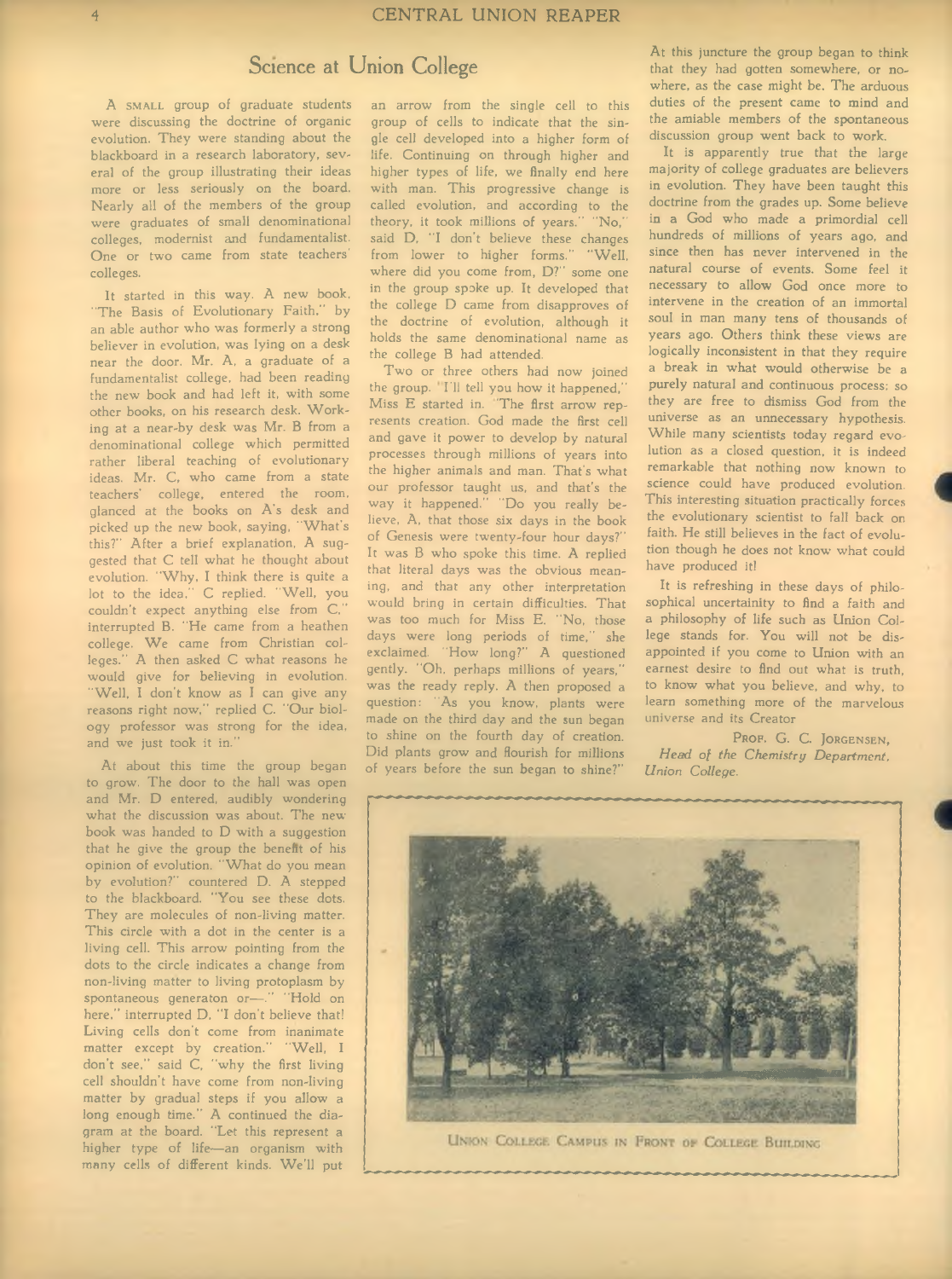### **The Value of a Musical Education**

THE value of a musical education cannot be computed in terms of so many dollars. It must be computed in finer scales. It brings joy to the individual and culture to the home." Music is a definite aid to religion. Many of the most beautiful and weighty truths which we believe are made more real to us by their connection with music. The services of the church do not seem fittingly conducted unless they are held together by the weaving of musical threads. The appeals of the Spirit become more personal when we sing them.

Music is also cultural. One's acquaintance with the best in music has a refining effect on the mind and helps in the building up of a healthy inner life. Tenderness and strength, beauty and order, expression and development, all these may be found in true music.

Music study as a mind trainer is considered of the highest value. Educators have long recognized this. Nowadays it is impossible to attend Union College without gaining some musical experiences. We have excellent programs to listen to, choruses and glee clubs to take part in, an orchestra to play in, and, for the student, a well equipped music department with competent instructors in all branches of music. This makes it possible to specialize in this wonderful branch of education.

Courses in violin, piano, voice, and band and orchestral instruments, as well as thorough courses in the theoretical music subjects, are offered. When you come to Union this fall make the most of your music opportunties.

> Were music not, in this Our world, well nigh Might we avouch the Beautiful is dead. *— John P ayne.*

PROF. STANLEY LEDINGTON, Head of Music Department, Union *C ollege.*

### **The "Second Mile" in Education**

 $\sim$ 

THERE is a way that leads to success; and that way is the way of the "second mile." There may be various opinions as to what constitutes "going the second mile." Whatever the opinion, its travelers ultimately attain a life of achievement-a life filled with satisfaction. I like to think of the "second mile" as that part of the task which still remains to be done after all the directions, rules, regulations, and commands pertaining to that task have been done. In other words, "going the second mile" means doing more than is required—it means, putting the finishing

touches on a task and making it a thing of beauty, a work of art.

The "second mile" might well be compared to the distance lying between us and a mirage. We see the entire way, but somehow the interval cannot be traversed. The difficulty lies in the fact that we do not realize that it, like others, consists of five thousand two hundred and eighty feet. We try to travel the entire distance to ultimate achievement in a few steps or one jump, and frequently when the leap is made we come down so hard the shock puts us back to the starting point.

There is a "second mile" to be traversed when one is getting an education. The student who travels only the "first mile" acquires all the factual knowledge necessary to pass the examinations— to get the credits. With these credits-currency, if you please— he purchases a degree. He is now a college graduate, having fulfilled the requirements. That is all! He may even have honors, as grades go.

The student who travels the "second mile" does all this and more. He transfers the factual and theorotical knowledge he acquires into spiritual and cultural values. W hen he studies the sciences he endeavors to sense the supernatural the Divine-in nature. When he reads history he is ever trying to get a perspective that will aid him in judging the times in which he is living. In modern languages and literature he will put forth every effort to fathom the customs and thoughts of other peoples and thus learn to understand their attitude toward life. In studying the Bible this student will receive lessons that will make him a better Christian—a fuller man.

Old Union invites men and women to enter her halls and go the "second mile" to greater achievement. In fact, that is Union College's reason for existing. Her aim is to give her sons and daughters a heritage that will help them solve the great problems of modern life. She offers you an education plus a fuller life.

Come to Union College! Go the "first mile" in acquiring that part of an education required for a degree! Go the "second mile" in acquiring that part of an education which has eternal values.

Union wants to help you traverse that second mile.'

PROF. ARTHUR M. HANHARDT. *Modern Language Department, Union C ollege.*

## **A Challenge to the People of the Central Union**

IN THE last thirty-one years the college has graduated 1,715 students. Where are these men and women, and what are they doing? A partial answer is found in the college chapel, for there hangs the honor roll of scores of former Union students who have answered the call of the foreign fields. Beside the names of several of these you will see small squares, which indicate that they have laid down their lives in service for the Master. Turning to your right and looking up, you will see a network of golden cords extending from the doors of Union College to the two hemispheres, each cord representing a missionary.

Again, as I pick up the year book of the Seventh-day Adventist denomination, I find on almost every page the name of some former Union student serving faithfully in some part of the great world field.

This is not all. If we could follow scores of other Union students into their homes all over North America, we would find them, in the main, living up to the ideals that their college has taught them. Last summer at the close of a Union College rally, two old people came to me and timidly said, "Maybe we are too old, but we would like to have a Union ribbon. We are former students of Union. We attended the first year of the college." There was a crowd around me. I gave them ribbons and they disappeared into the crowd. I don't know their names or what they were doing. But what is vastly more important, I do know that here were two people well along toward the end of life, still living up to the ideals of their school. And we could find many others. Yes, old Union has justified her existence.

And now we are led to ask one more question. What has been the motive power back of the institution during all these years? First of all was the faith and labors of the founders of the institution. It was their sacrifice that made possible the opening of our college. Then through all the years, faithful parents from the Mississippi to the Rockies, from Canada to the Gulf, have given of their means and of their prayers to keep their sons and daughters in a Christian college. Added to these efforts has been the support of a loyal student body. It has been large in number at times, at other times small, but ever loyal.

Just now our enrolment has fallen somewhat below previous years. Let the enrolment continue to go down and what does it mean? It means that we break faith with the founders of this institution. It means, further, that an ever decreasing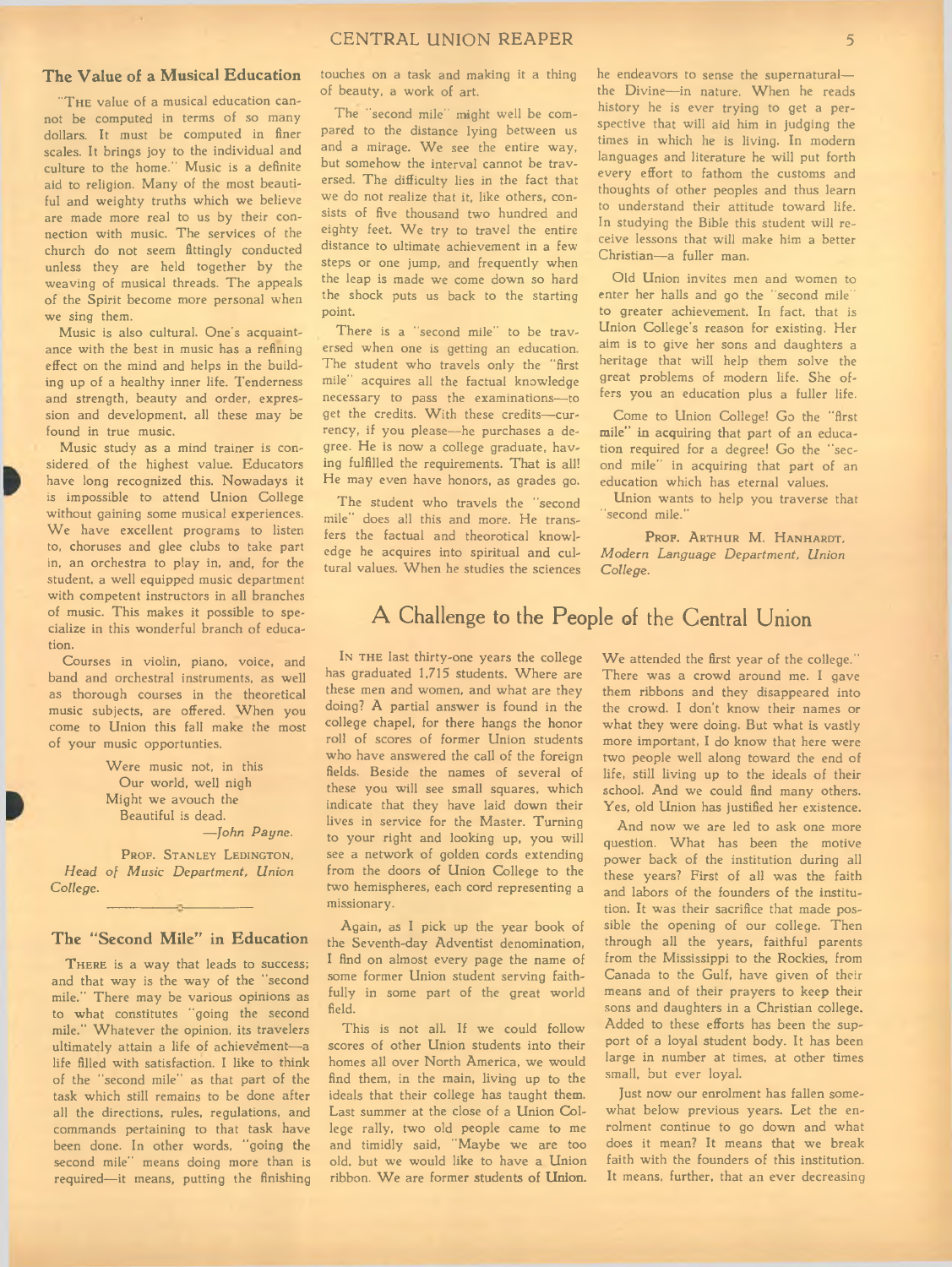number of names will be added each year to the missionary honor roll, than an ever decreasing number of golden cords will be stretched from Union's door to the fields afar. It means that an ever decreasing number of young men and women over this vast central territory will enter

old Union's doors, and that an ever increasing number of our young people will be denied the privilege of a Christian education.

And now to students and patrons of Union College I bring the challenge. Do you want to see a decrease in the enrolment at Union College? If not, then what will you do to help keep up the enrolment and thereby place the college in a better position to fulfil its important mission in the world?

PROF. GUY HABENICHT, Principal, *Union College Academy*.

# This Special Educational Appeal

THIS issue of the REAPER is largely given over to a consideration of Christian education, and we trust that these earnest words from conference and educational workers may serve to impress our people with the importance of this educational problem. Lest we overdo the matter and tire readers by repetition, not all conferences and institutions are represented by articles, but the appeals should and do apply in all parts of the field.

Not one of the arguments presented in the Spirit of Prophecy in behalf of establishing and partonizing our own schools has been removed, but present day conditions have rather increased and intensified them. Many of the educational leaders of the world are greatly deploring

the awful results of separating child training and education from religion, recognizing that true character and ideals are successfully formed only in a background of spiritual thinking. Under our form of democratic government, such a thing as a public school system built around religion is practically impossible, and we must therefore turn for this indispensable combination to our own schools. We believe that could our people generally understand this situation and need clearly, there would be an effort made in every church to provide Christian educational advantages for every child, even if at great inconvenience and expense. No cost can be so great as that of a growing, irresponsible, irreligious group of youth.

We are thankful to see the apparently

increasing anxiety on the part of our people toward this problem, and our educational workers in conferences, academies, the Union, and the college are anxipus to study your needs with you. Our teachers are accepting greatly reduced wages in many cases in their desire to keep our schools open. Our academies and college have reduced rates as much as possible. We urge our people everywhere to follow as fully as it is possible the counsel given us concerning education, and God will surely honor our faithfulness as He did in days of old.

C. W. MARSH, *E ducational Secretary, C entral Union.* -----------------o-----------------



SENIOR CLASS, CAMPION ACADEMY, 1931-32

### **Education an Element of Christian Growth**

SCIENCE informs us that it takes three simultaneous influences to make a plant germinate and grow in the soil. It must have water, heat, and air in order for the dormant seed to spring into life and complete its mission of productiveness. No two of these forces acting in the absence of the third can produce a plant.

So it is with man in his three-fold being — body, mind, and soul. The possibilities of greatness are latent in him, but if one of these forces is absent he will remain as a seed in desert soil, packed with superb possibilities but barren and fruitless.

.The greatest tragedy of life, to my mind, is to see a man come to the end of the way, having developed and used a strong mind and body with a neglected and dwarfed soul. "For what is a man profited, if he shall gain the whole world, and lose his own soul?" (Matt. 16:26, 1st clause.)

Through Christian education God makes it possible for a person's spiritual, mental, and physical powers to be developed harmoniously, thus restoring in man the image of his Creator. This we understand to be the great object of life.

For twenty-five years Campion Academy has been giving an education that provides more than mental discipline or physical training, for it strengthens the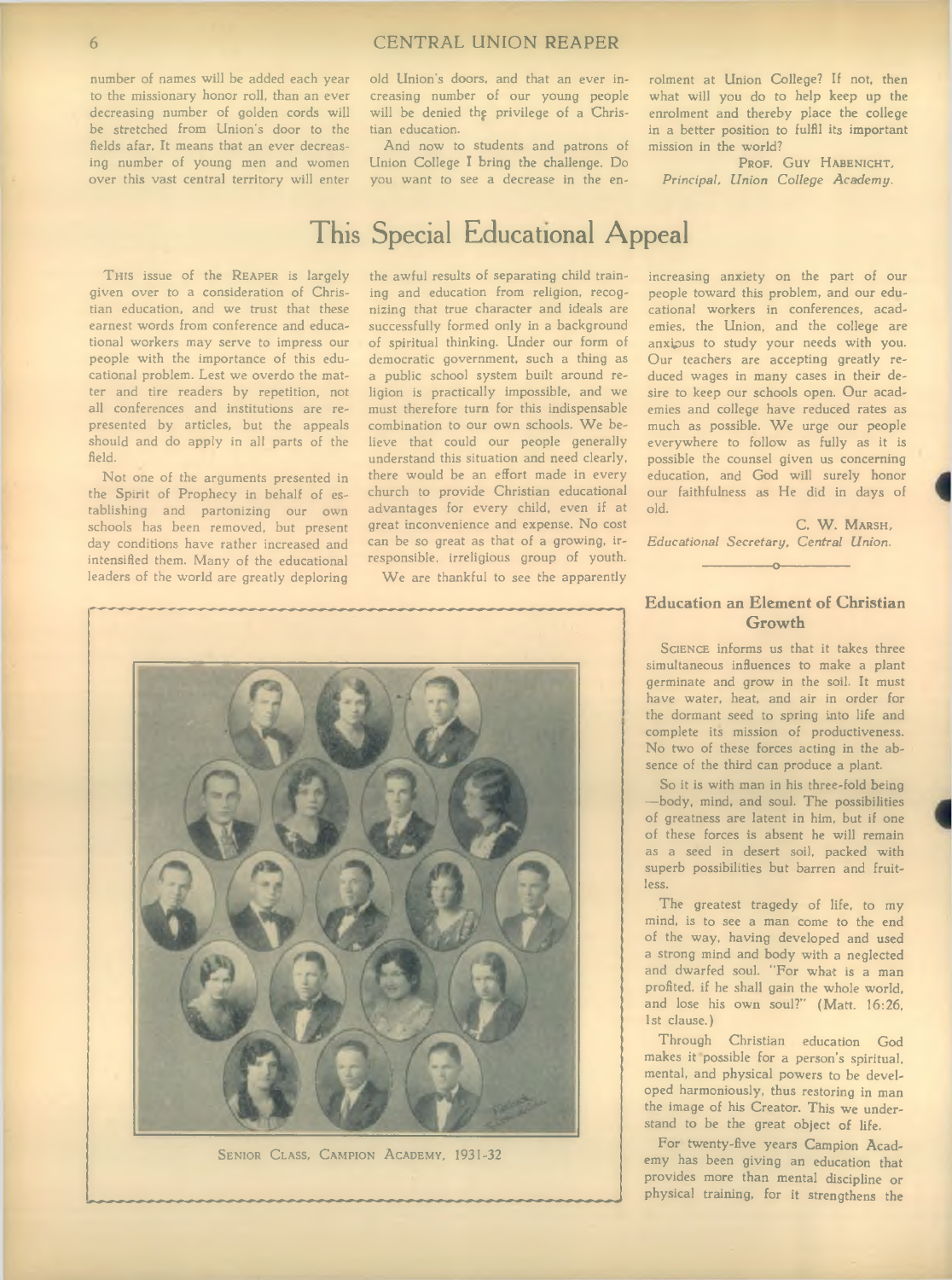character so that truth and uprightness are not sacrificed to selfish desire or worldly ambition. The program of the schools fortifies the soul against evil.

Parents and young people, let us unite once more in prayerful consideration of the educational problem that confronts us at such a time, for surely we need not be hesitant to ask for Divine assistance when God assures us that "Nothing is of greater importance than the education of our children."— *"Counsels to* Teachers," page 46.

I am sure God would be pleased if every academic student in Campion territory had in his heart a desire above everything else to enter school where he could gain a clear conception of his place in the Lord's work, and a fitness for service that would hasten the coming of Christ.

Prophecy and present events of history convince us that we are living in an unusual time that demands consecration and sacrifice. I am sure that good will come from the present world perplexity, for the present is no surprise to God; and He knows of the necessity of our young people continuing in our schools.

The time to educate for eternity is during the period when the mind is plastic, capable of being molded, and when the ideals that control through life are being formed.

If there are parents or prospective students in our territory with whom we have not visited or corresponded, we would be pleased to hear from you, for we are interested in your problem. If possible some representative of the academy board or faculty will be glad to see you in person. Calendars which explain the operation of the school in detail will be mailed upon request. The rates for board, room, and tuition have been reduced approximately fifteen per cent; thus we hope others will be able to join our school family.

If you have occasion to write concerning the academy, address your communication to Campion Academy, Loveland, Colorado.

> E. F. HEIM. *Principal, Campion Academy.* -----------------o-----------------

### **A Mother's Appreciation**

THE following is an extract from a personal letter received by the principal from a patron of Campion Academy. Doubtless the sentiments here expressed are duplicated in many a letter received by school administrators in other institutions. We trust that it will prove an inspiration to other parents in behalf of their children.

"During the two years that our daughter spent at Campion, I made many calls at the school and watched closely the activities of both teachers and students. I have come in direct contact with the teacheis. I know of their earnestness to meet Cod's ideal. I know of their prayers and personal work for the young people in their care. We saw our daughter graduate from a school with a missionary spirit, and we wonder where, in future days, she will hear Campion, 'calling.'

"Believing in the certainty of the Advent Movement, and that our schools are surely ordained of God for a special soul-saving work. I shall always do something to help some student in Campion.

"Brother Heim, when I read this little statement in Vol. V I, page 22, 'one soul is of more value to heaven than a whole world of property, houses, lands, and money. For the conversion of one soul we should tax our resources to the utmost,' I feel that surely we should do all we can to give our children a Christian education.

"I appreciate the instruction, the advice, and tender counsel given by you teach-ers, and will pray for you, for yours is a big undertaking.

### **Christian Education Everywhere Needed**

DURING the period of depression, the investor, much more than before, hesitates to make a move for fear his returns will not warrant the investment. In nearly every line of business, men are reluctant to expand their holdings or make improvements in these uncertain times.

So it is in the educational field. Is the glamour of education, as held before the youth of today, justified by results? Frankly, the reward for the effort and the time spent in gaining an education is often so small that one wonders if it is worth while. Today the world is not ready, as in former years, to honor the man with a Ph.D. degree with a position worthy of his effort. Throughout the country, thousands of other teachers with lower degrees, are finding to their dismay that no place is available in which they may practice their profession.

Then if a young person with a professional training must take up a trade or engage in other work, will an education make him more efficient in the field to which he must eventually turn than he who has stuck to his trade, holding a job and earning a livelihood? Perhaps a a young man may spend a number of years in our educational institutions without receiving a training for the practical pursuit to which he must turn in order to make a living.

But is there not another more important point to be considered? Whether or not an education in one of our institutions makes one a better farmer, or carpenter, or cook, which I believe it does, it is certain that it makes one more capable and efficient in the task that God has assigned us— that of giving the third angel's message to all the world. The work of spreading the gospel is not a responsibility for the preacher, the teacher, and the missionary alone, but for every Christian in each and every pursuit of life. No one can spend a number of years in a Christian school, under the direction of consecrated teachers and the influence of Christian associates, and not be inspired to a greater extent to give service to God. In our schools students become better acquainted with the principles of heaven and receive a training that makes it possible for them to testify more effectively for Christ while carrying on their humble duties in afterschool days.

Shall we not make the effort, even if by sacrifice, to train ourselves more thoroughly for the highest position offered by God— that of soul winning, and perhaps insure for ourselves a place in that better land, where the rewards for our efforts will be far beyond our expectations?

HENRY T. JOHNSON, Teacher of History, Campion Academy.

 $\overline{\phantom{a}}$ 

### **Church Schools Pay in Colorado**

"To Gop be the glory; great things He hath done," oftentimes through agencies which are apparently very small. When one is visiting a small, poorly equipped church school, one is tempted to wonder about the effectiveness of these little laboratores in producing Christians, but when we list a number of these we begin to see them to be what we have often been told:-"The most fruitful and efficient means of making and stablishing Christians,"— and, what is more, the Christian leaders of our movement!

Last year Colorado did its bit in this noble work. Twenty-two organizations with an enrolment of four hundred eightyfour pupils, employing twenty-eight teachers, and costing the Adventists of Colorado eleven thousand seven hundred and fifty dollars, kept going in spite **of the** depression.

And did it pay? Thirty-seven young people were baptized and joined the church! If experience is to be relied upon it declares that 85 per cent of these students enrolled in our Christian schools were saved to the cause. That figures out to be a small army of 414 souls! Friends, experience bears out the above figures, and they don't lie. Let us as parents,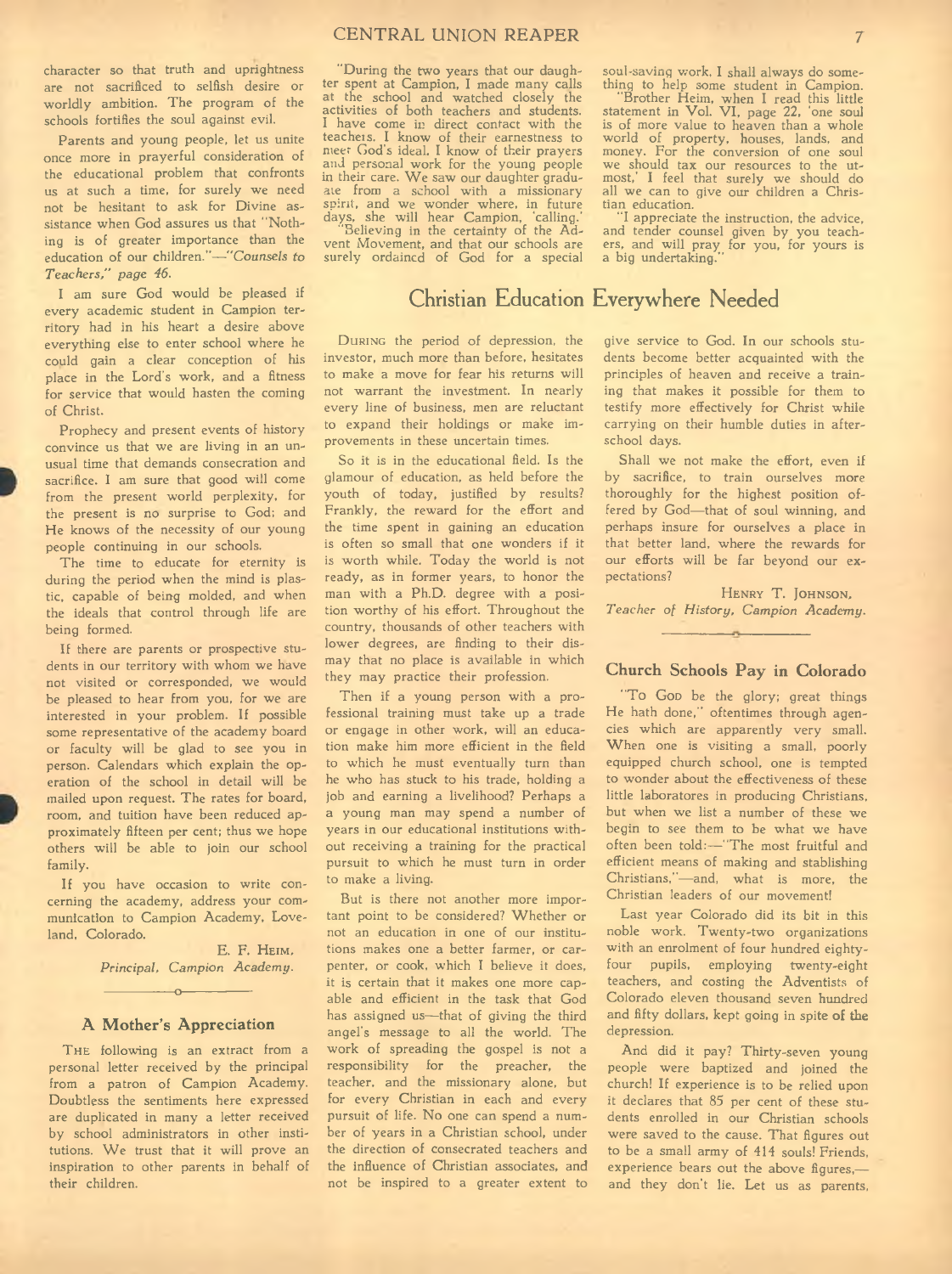workers, and young people catch anew the power of Christian education as a saving and directing force in our work and use this mighty agency to a larger extent in finishing the work of God in all the earth,

G. M. MATHEWS.

### **Profit and Loss**

-----------------o

#### **Profit**

1. Is IT profitable to study mythology and evolution to the neglect of the study of God's Word?

2. What is the advantage in training solely for this world's activities to the complete ignoring of a preparation for the next world?

3. How many of our young people are infallible when brought in contact with the subtile wiles of the devil in the social activities of a worldly school?

4. Can any young person afford to lose his faith in God in such times as these?

5. W hat shall it profit the youth of this denomination if they gain a worldly education at the price of their soul's salvation?

#### **Loss**

1. Do our youth in a Christian school lose anything by substituting the study of the Bible for deceptive theories of popular teaching?

2. Is a Christian education worth the sacrifices that parents are making to give it to their children?

3. What real pleasure or enjoyment has any Christian young person lost who has had the privilege of association with



other young people of like faith in a Christian school?

4. What price tag do you put upon yourself? Are you not worthy of the best education?

5. Who shall say that he has suffered a loss by obtaining an education that keeps intact his faith in God and prepares him for a place in the heavenly kingdom?

Parents, and young people of Minnesota, ponder well these questions. Answer them for yourselves. Many of you have answered them in previous years by your loyal support of Maplewood Academy. We have faith to believe that you will continue to support your own school, Maplewood, "The School of Character and Progress."

W. J. McComb, Principal of Maplewood Academy.

### **Let Us Stand By Our Schools**

THERE have been 112 baptisms thus far this year in the Missouri Conference. We cannot state exactly how many of these are the product of our church schools, but we know that a goodly number of these that were baptized this year are the direct result of the influence of our church schools. Eternity alone will reveal the results of our educational work to our own young people.

There is possibly nothing that the enemy hates worse than our educational institutions, from the church school on up to our academies and colleges, and he has done and is constantly doing all that he can to bring confusion and trouble and perplexity into the work at every turn. Because of this, our churches are tempted at times to become discouraged and lose confidence in the church school work but it is a mistake to yield to feelings of discouragement even when the work goes hard, for we have an endless amount of evidence that in spite of the difficulties along the way, the great majority of our boys and girls who have started their education in a Christian school and continued with it through their course of study, have remained faithful to this message, and the majority of them have found a place in the work of God, and they can be found in practically every mission field of earth.

Many of our church school teachers struggle with perplexing situations, oftentimes for very small wages, and in frequent instances they fail to receive even the small amount that is supposed to have been paid them. Possibly some of these teachers have felt that their work was in vain, but I believe that a blessed reward awaits the labors of the faithful

teachers in our church schools or academies and colleges. There can be no more important work than the saving of our own children.

A number of our churches in Missouri have set a noble example in the conducting of church schools under difficult circumstances, and practically all of these churches have made heavy sacrifices in order to maintain the work. I am sure that none of them regret the efforts they have put forth.

We realize that on account of financial conditions which prevail at present, some of our churches may be tempted to feel that they cannot afford to conduct a church school the coming year. I have a definite conviction, however, that no church can afford not to have a church school, and if we all realized the importance of this phase of our work, our faith would rise to the occasion, and we would find some way to provide to the end that this coming year will be our strongest year in church school work in the Missouri Conference?

> H. C. HARTWELL, *President, M issouri C onference.*

### **A Work Only Our Church Schools Can Do**

-----------------o-----------------

THE greatest work ever given to us, the highest responsibility ever entrusted to any individual, is to train our children and young people for efficient service to their fellow men for the Master.

In analyzing what is comprised in education I believe that the instilling of a worthy life aim is of highest importance. A Christian teacher is the only one who can influence the motives of young minds to respond to the highest life purpose.

It is a lamentable fact that the crowds about us are adrift on the high seas of life. They drift along amidst the trou-

**SHEV**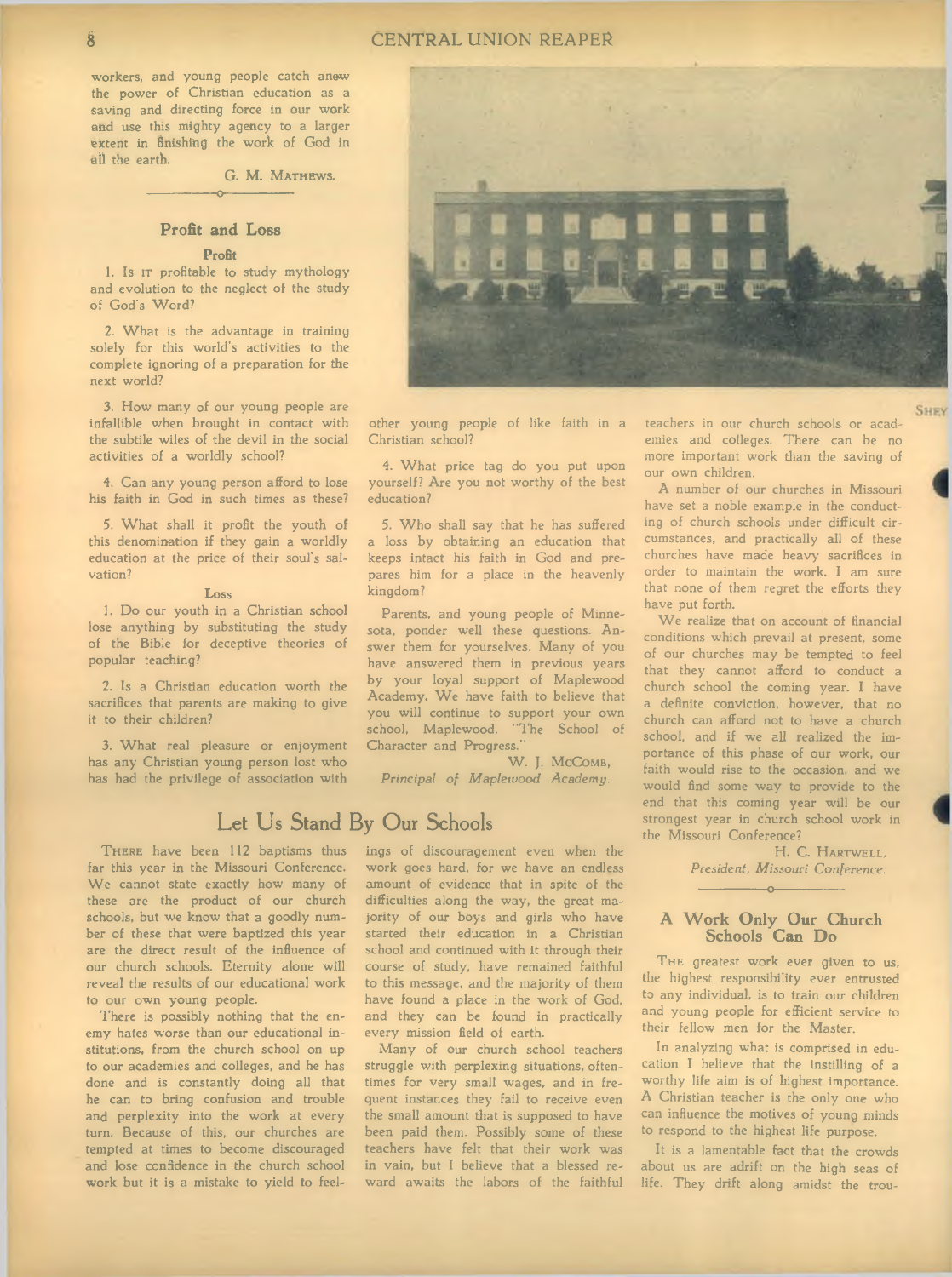### CENTRAL UNION REAPER **EXECUTE 19**



bles, turmoils, and excitement without a sense of direction. "I don't know where I'm going, but I'm on my way." Some are filled with anxiety as to the future; others are little concerned.

**DEMY** 

What our students need is a sense of direction as to where they are going. They are to keep in mind the purpose that characterizes Christian education. They require also fixed principles upon which to build their educational career. These are supplied by the teachings of the Word of God and a firm confidence and trust in God. When trials come and doubts assail in adolescent and later life the principles of truth which have been instilled in the mind previously will act as a stay to the soul.

A proper sense of direction, a knowledge of where we are going, an aim as fixed and determined as our sure starting place is necessary for both the greatest success in this life and as a preparation for the life beyond. How can this allimportant aim be instilled in a child? In the home godly parents can impart it, in the school a Christian teacher, in the Sabbath school a God-fearing and in-. telligent teacher, in the young people's meeting an enthusiastic and consecrated leader.

A large proportion of the presidents of our great nation and many holding the high positions of life attended schools where religion was the dominating principle. We have reached the time when more honest God-fearing men are needed to preserve society. The challenge of today presents a great opportunity to our young people of strong character who will remain true to their convictions.

In a time when character is so much needed to prevent the collapse of our social structure, when the needs about us constitute opportunities and calls to service, and when the coming of the Master draws nigh when He will receive His children unto himself, shall we not support our church school and educational program most loyally? I am glad to report that in the Missouri conference we are convinced that our people are willing to work and sacrifice in order that their churches may be able to educate their children aright.

MELVIN OSS.

### **A W ord From Enterprise Academy**

"PARENTS and teachers do not estimate the magnitude of the work given them in training the young. The experience of the children of Israel was written for us 'upon whom the ends of the world are come.' I Cor. 10:11. As in their day, so now the Lord would have the children gathered out from those schools where worldly influences prevail, and placed in in our own schools, where the word of God is made the foundation of education."-"Counsels to Teachers," page 166.

The times in which we live are hard and trying. It seems to some almost impossible to place their children in Christian schools. If it were impossible, however, I do not believe the instruction which we have would have been given. God does not ask the impossible. With every duty commanded there is a way in which, if we are faithful, the duty can be performed.

It has been my privilege to visit a number of the churches of the conference

during the past few weeks, and a real interest in the cause of Christian education is evident. Fathers, mothers, and young people sense its importance, and many of the youth of the Kansas Conference will continue their studies this year in our own schools.

Enterprise Academy is a school where the young people of the Kansas Conference may live and study under the influence of Christian teachers and associates. Its standards of scholarship, of Christian character building, of clean living, and of preparation for service are to be maintained and strengthened. The students charges have been materially reduced in the belief that more students may be enabled to attend, and every proper means will be used to cooperate with our people in providing the advantages of Christian education to Kansas youth. We urge you to investigate the possibilities at Enterprise. As parents, you may safely entrust your young people to us, and we believe the united offorts of all will make this year a banner year for Enterprise Academy.

> EVERETT D. KIRK, Principal, Enterprise Academy.

### **Academic Privileges at Enterprise**

----------------- o-----------------

HAVE you ever counted the blessings of attending a Christian school? Would you who have enjoyed its privileges be willing to have blotted from your life all that Christian education has meant to you?

The Missionary Volunteer Society, the Sabbath school, the prayer bands all help to develop leadership. How happy our parents are when they see their boys and girls leading out in these activities! Certainly this development of leadership is one of the chief blessings of our school.

Would you be willing to forget all the happy friendships formed at school? That Christian roommate or classmate perhaps never knew how those evening talks or Sabbath visits helped you this summer to be true to God. Such ties of friendship are formed in school so that Christian association becomes another chief benefit of attending one of our schools.

If you are regretting the fact that this winter you will have to milk cows, wash dishes, or sweep floors at school, remember, instead, that your chances for success as a student or for success in life are better than if you had money to pay all your expenses.

There is no happier group of people anywhere than a group of academy boys and girls, abounding in good health, ambition, and good intentions. Such young people find that at school there is time for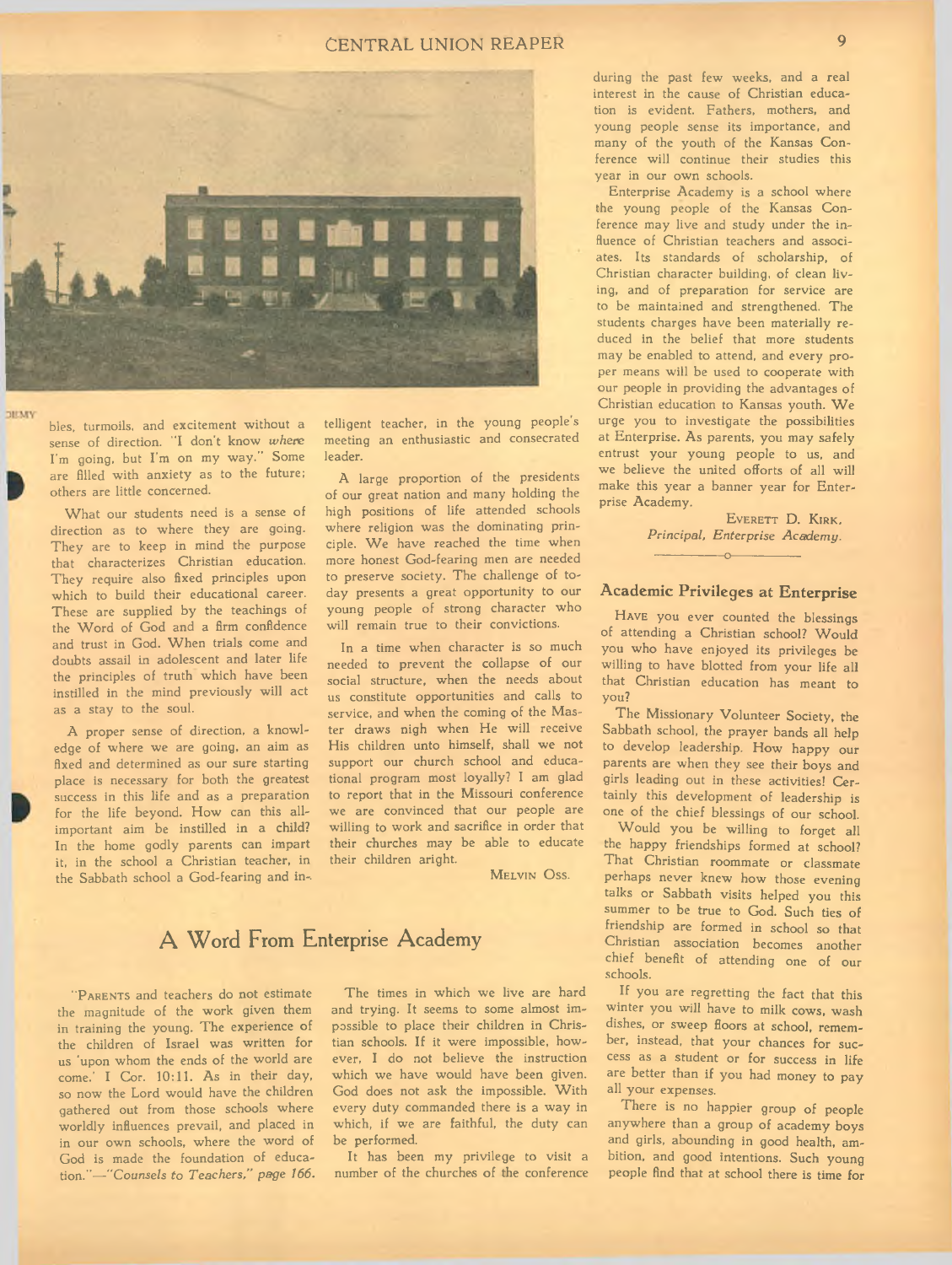**Welcome to Plainveiw** study, work, and recreation— a combination which makes life worth living.

If your choice for your winter's school is Enterprise, you may be assured of an education that will develop you mentally, morally, and physically and prepare you for a worthy life.

> ELIZBETH COWDRICK, *P receptress, E nterprise A cadem y.*

### **Christ Working Today**

----------------- o-----------------

A BLOCK of marble which had been cast away as worthless, caught the eye of the master sculptor, Michael Angelo. An inspiration to reclaim and to make beautiful came upon him. Carefully he sought to fulfil his dreams. After long and painstaking toil he gazed upon the beautiful work of his hand, The Boy David; a masterpiece from scrap marble.

Jesus on His mission to earth sought to make beautiful and holy the souls which sin had marred. He came to seek and to save that which was lost. Among His masterpieces of redemption are, Mary Magdalene, Zaccheus, the Samaritan woman, Peter, Nathaniel, Nicodemus, and others whose names are written in the Book of Life. They called him "Teacher" for that was His work.

When He ascended up on high, He gave gifts to man. The work which He had begun was entrusted for completion to men and women whom He called. To some He gave the gift of teaching. Today, Christ, through Christian teachers, in Christian schools, seeks to carve beautiful characters from material provided in our boys and girls. He instructs the teacher to remove habits and inclinations which might mar the beauty of a soul, and to mold, carve, and fashion other habits, inclinations and ideals that add beauty and bring perfection.

The schools of the state seek to prepare the youth for life within this world for existence as comfortable as possible, in spite of the conditions into which the world has fallen.

Christian schools and teachers seek to lead the youth out from sinful living into noble and righteous living. To prepare characters "polished after the similitude of a palace," "to make ready a people prepared for the Lord."

Let us pray earnestly for our Christian schools, our Christian teachers, and our boys and girls. Let us cooperate with these Christian teachers that are called of God for this work. Let us liberally support these schools which are established to redeem from, and to fortify the youth against, the power and temptation of the enemy.

A. M. RAGSDALE.

Our school will open its doors again this year, on Tuesday, September 13.

Plainview welcomes you to the advantages of a Christian education. You cannot afford to miss the many opportunities that are offered you. Our academy wants noble and upright young people of South Dakota, boys and girls whose lives are possessed with a purpose to do and dare for Christ. Surely such youth will respond to the divine call to train themselves for Christian service and a part in the final message to the world. In order to answer this call, many must plan carefully. It will, in some cases, take a great

who are ready and willing to help not only in intellectual, but also in Christian growth. Perhaps you already know that the academy is accredited both with our denominational system and with the State of South Dakota. Vocational subjects, which include domestic science, typewriting, music, shorthand, printing, agriculture, and manual training, are offered for study. Many other interesting items might be mentioned, among which a loyal, cooperative and industrious student body is by no means the least.

As parents, relatives, workers, and friends, shall we not join in doing our



PLAINVIEW ACADEMY, REDFIELD, SOUTH DAKOTA

deal of effort and much sacrifice on the part of the parents and young **people.** God has prepared the way in these perilous times and given us **Christian** schools and if we attempt great things for God, reaching out in faith, He will help us accomplish much. Let our assurance be in heaven, remembering **that** the Red Sea was divided after Israel started to cross it. God has many ways and abundant means to reward faithful work when we do our **part willingly.**

Plainview · welcomes you to reduced rates for the coming school year. Twentyone dollars cash at the beginning of **each** school month will pay for a month's board, room, laundry, and tuition charges. If a full school year's expenses **are paid** at the beginning of the school year, an additional five per cent discount will be allowed. In short, one hundred eighty dollars in cash at the beginning **of the** school year will pay for a year's schooling. Books and fees are extra. We are able to offer some extra **work** for young men who are willing to **work.**

Plainview welcomes you to study under the supervision of God-fearing instructors

part to encourage or help make it possible for the young people of South Dakota to come and receive this training in a Christian school?

H. C. HARTMAN, Principal, Plainview Academy.

### $-0-$ **If You Cannot Leave Home**

For various reasons many excellent young people cannot attend college or academy this year. We invite all such to write for our catalogue and note the large variety of college and academic courses offered at very low rates by the Home Study Institute. The work is fully accredited in all our own schools and colleges and in many outside institutions. The teachers are sympathetic and competent. Studying at home is the economical way; it is highly commended by leading educational authorities, and it has entered largely into the life training of many of our most successful workers. Your request on a post card will bring you our catalogue.

HOME STUDY INSTITUTE, *T ahom a P ark, W ashington, D. C.*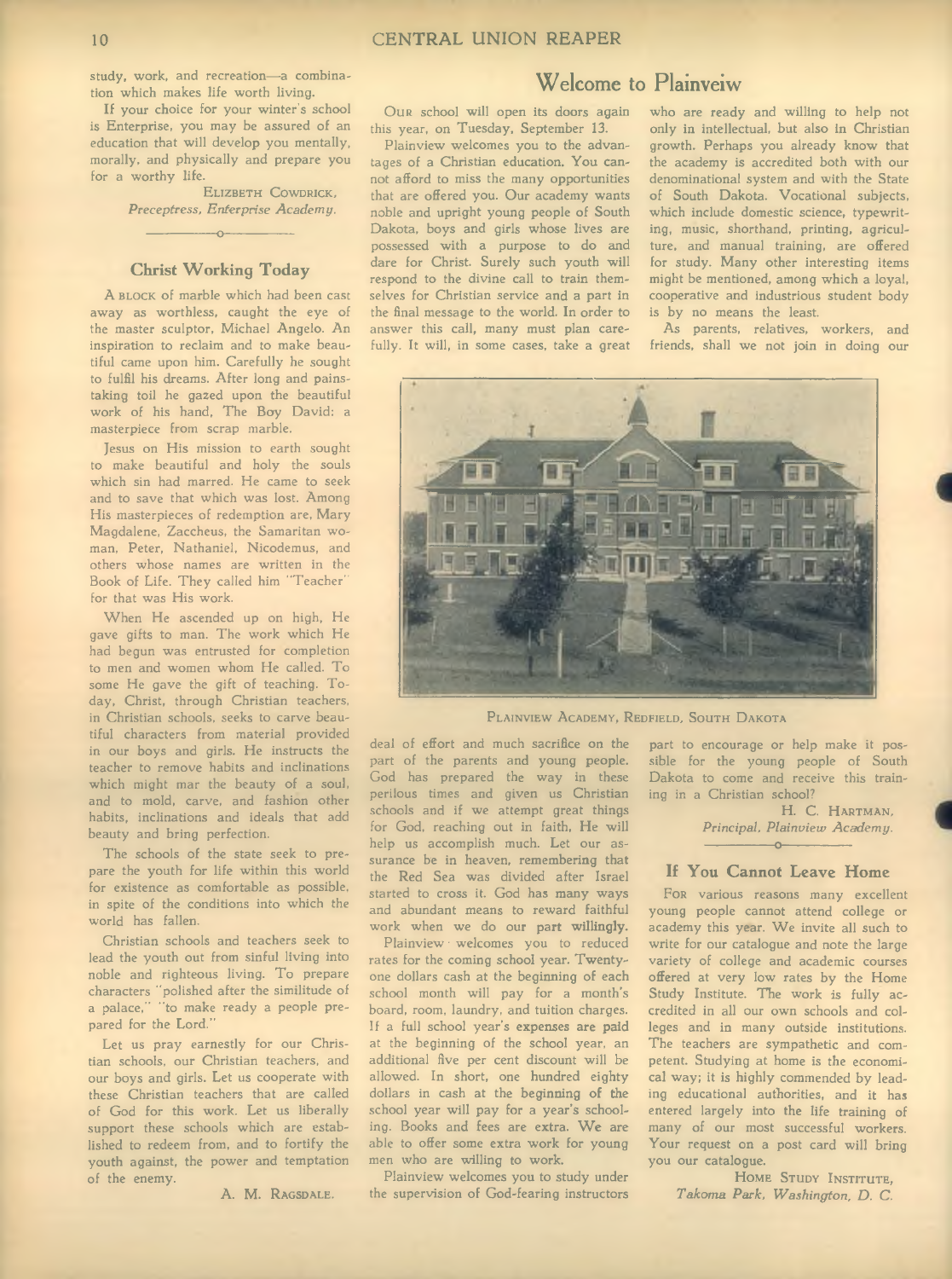### **T o W hich Class Do You Belong?**

THERE are two classes of Adventists in the world today; first those who believe in Christian education with all their hearts and who are willing to make any secrifice if need be that they or their children may have the privilege of a Christian training; and second, the indifferent class which either do not see the need of our schools or if they do, are not willing to make the necessary sacrifice. Do you belong to the indifferent, lukewarm class, or are you training for eternity?

Dear parents, are you sure you are doing all in your power to give your children the opportunities that you may some day wish you had given them? Are you training them for eternity or allowing them to drift with the tide? Will your children be sitting at the feet of Christian teachers this fall or drinking at the fountain of poisoned waters? Very few young people today are able to sit under the influences of modernistic teaching and not lose faith in God and His Word.

The late Gene Stratton Porter just before her death made the following comment as given in *McCall's Magazine*: "I am quite aware that there have been calamity howlers in every period of the world's history, but the letters I am receiving today, the accounts that are being carried to me by preachers and college professors and the people who are coming in contact with our young folks, will bear me out in the statement that in all God's world there never has been a bunch of youngsters in such absolute and appalling peril as confronts the young people today." The sad part of it is that many professed Seventh-day Adventists do not fully realize the dangers confronting their children and youth until it is too late.

The education and training of the youth is an important and solemn work. Education comprises more than a knowledge of books. Proper education includes not only mental discipline, but that training which will secure sound morals and correct deportment."-Vol. IV, p. 648.

Our schools are doing an important work in saving our youth as shown by a recent observation of a college president concerning a graduating class. He said, "Ninety-seven per cent were Seventh-day Adventist church members. Forty-five per cent of the class were attending Seventh-day Adventist schools when they became members. Two-thirds of this number became members while attending academies. A number of others were baptized at camp meetings. We do

not know what influence the school had already exerted on these. This shows conclusively that our schools, especially the academies, are doing their share in maintaining our church membership."

The majority of young people who attend the academy today, do so at great financial sacrifice, but they come anyway. The obstacles that keep some away only spur others on to greater achievement.

"One ship drives east another drives west while the selfsame breezes blow. 'Tis the set of the sail and not the gale

that bids them where to go.

Like the winds of the sea are the ways of fate as we journey along through life,

'T is the set of the soul that decides the goal and not the calm or the strife."

Let us be sure that we are among the class that is whole-heartedly for Christian education. Let us support our schools by our prayers and by sending our youth to their doors. As parents let us realize that the only thing we can take with us from this world is our children. Let us be willing to make any sacrifice to give our youth the Christian advantages that they need and the Lord will abundantly<br>reward our sacrifice. PAUL FORD. reward our sacrifice.

*Principal, Oak Park Academu.* 



SCENES FROM OAK PARK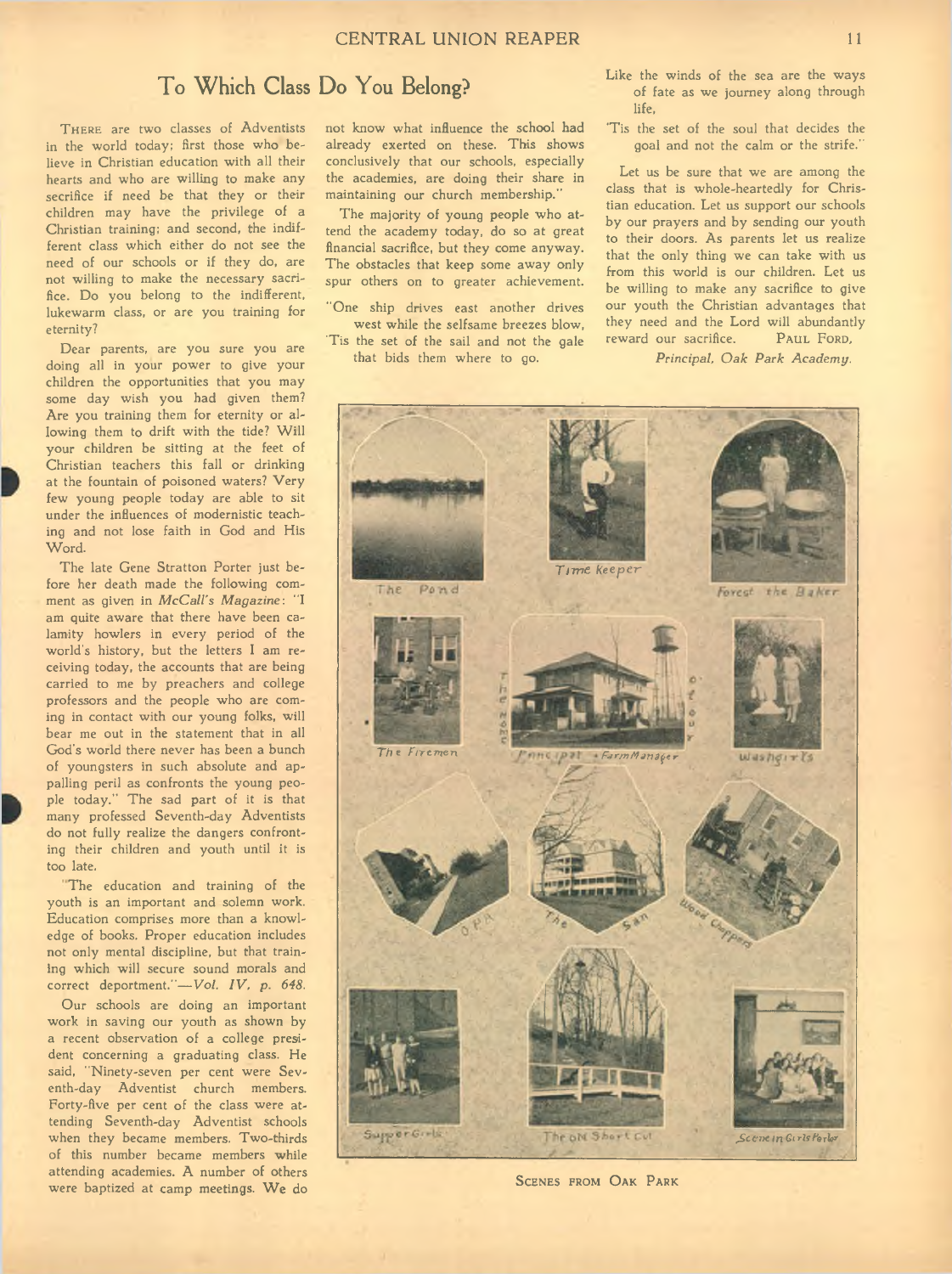"WHERE is thy flock that was given thee, thy beautiful flock?" Jer. 13:20. This is a question that God asks every parent and every church, and it is a most solemn one. It ought to set us thinking seriously. It is a question that God asks today but will ask again when the Saviour returns, and how we shall answer it then depends largely on how we answer it now.

When God raised up this people to carry the last message of warning to a dying world. He made possible the preparation of youth to carry the message by providing a system of schools where young people could receive a Christian education. He also gave us these schools for the purpose of protecting our children from the evils of the world. Do we as parents and churches realize the solemn responsibility that rests upon us to heed the warning God has given to us along this line? Here is what He says, "If ever we are to

work in earnest it is now. The enemy is pressing in on all sides, like a flood. Only the power of God can save our children from being swept away by the tide of evil."-"Counsel to Teachers." *page 166.* 

There is nothing so dear to us as our children and to have them missing from the company of the redeemed would be a sad experience. God has promised to save our children if we will cooperate with Him. For this reason He has given to us schools where they may receive an education that will be to them a passport to the heavenly Canaan. Are we making a supreme sacrifice in order that our children may have this privilege, or are we, by our neglect, placing them where Satan has an advantage over them?

What will be our answer to God's question, "Where is thy flock?" Will it be, "Here am I, Lord, and the children which thou hast given me," or will it be, "Lord, they are not here." What excuse will we offer if we have not given them every opportunity to receive help? May God help us to see the importance of having all our children in our own schools and may we be given grace to make any sacrifice to make it possible.

J. C. NIXON, *E ducational and M issionary V olunteer* Secretary of the Iowa Conference.

### **"W here Is Thy Flock?" Shelton's Advantages**

SHELTON Academy's purpose and reason for existing is to prepare boys and girls for heaven. We cannot compete with the schools of the world in fine buildings, laboratory facilities, and teachers' salaries paid by the taxes of the state; but they cannot compete with us in character training and in preparing young people for the earth made new.

### the state of Nebraska, takes care of several thousand bushels of corn and tomatoes grown on the academy farm each year. A new laundry building has recently been constructed, and will be ready for operation at the beginning of school.

With our industrial equipment, we are prepared to compete with any school outside of tax supported institutions, in the



SHELTON A CADEMY, SHELTON, NEBRASKA

Shelton Academy is fully accredited to the University of Nebraska with A-grade standing. Its ideal location in the country is in harmony with the instruction concerning our schools in the Spirit of Prophecy.

We have a 160-acre farm, all under irrigation, a dairy which averages over twenty registered Holstein cows, besides other stock, and several hundred purebred white leghorns. A cannery, the products of which are distributed all over way of financial outlay to the student.

While we are in this world, we must live with the world, but we do not need to be like it. While our students are given thorough courses in mathematics, language, English, history, agriculture, science, and music, they study withal the Textbook of the Master Teacher.

We invite the young people of Nebraska to join us at Shelton Academy. G. E. HUTCHES,

Principal, Shelton Academy.

### **Remember the Children and Youth**

A MISSIONARY VOLUNTEER worker recently said that in many places he found it difficult to get our people to enter heartily into a Week of Prayer for our own young people. It started me thinking. Could the accusation be true? It seemed preposterous that a people who love a message as we do this third angel's message, a people who are willing to sacrifice till it hurts that children in other lands may repent and be saved, that a people who set aside whole days of prayer and fasting for others, should neglect to pray for their own children. And I am still thinking about what we are doing to save our children. We feed and clothe

them, and we should; we send them to the church school, the academy, and to college, and that is right. We pay the bills, which is essential. We gladly do all this for them. But do we pray for them? I am wondering how often our children hear their names mentioned in father's and mother's prayers, not collectively, but individually. There is a difference in saying, "Lord, bless and save our children," and saying, "Lord help John to be a true and noble boy that he with us may be saved in that goodly home made new. I believe that the prayers for our children should be specific, and that they should be personal. I believe further that the time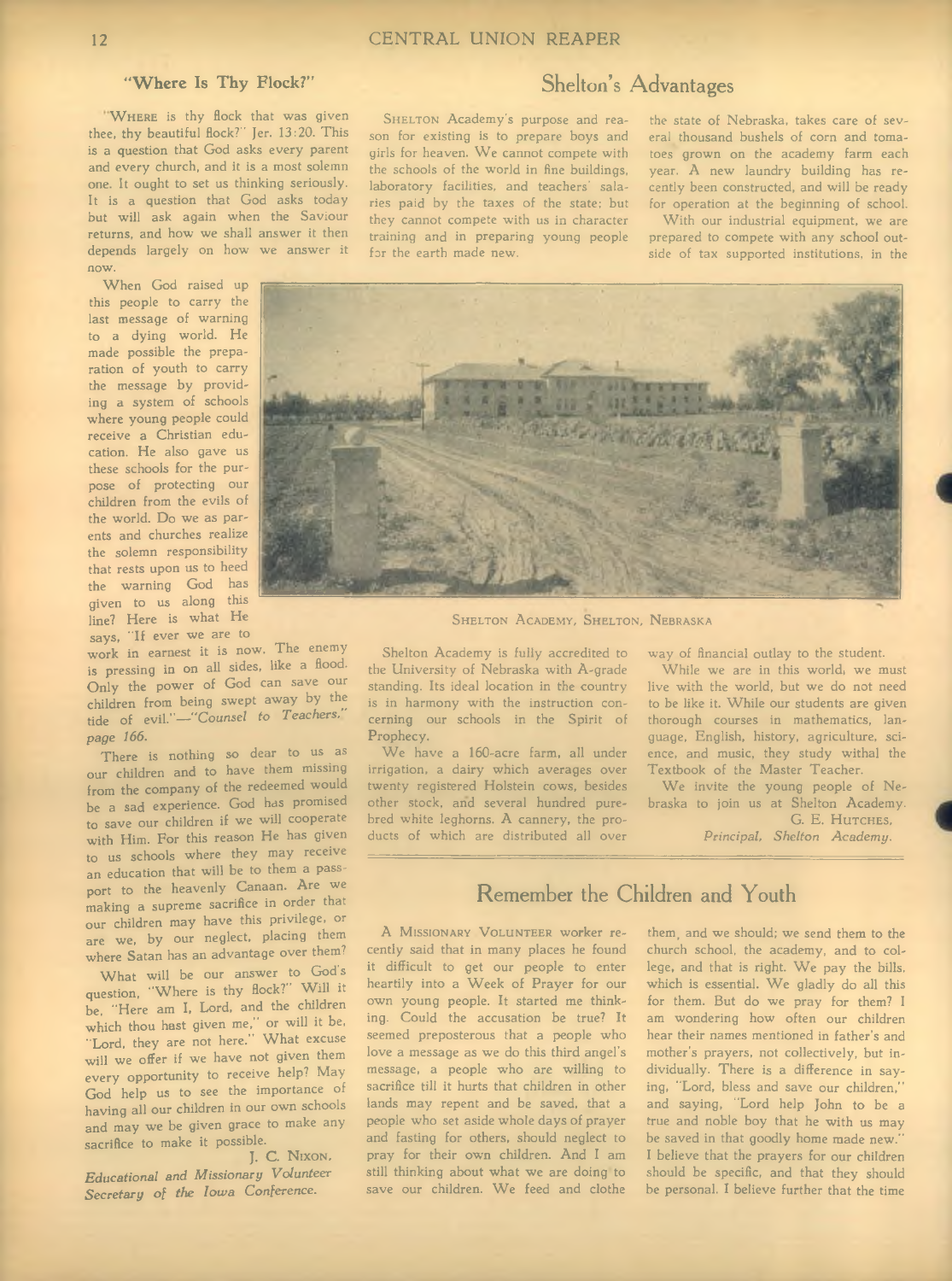### CENTRAL UNION REAPER 13

to begin to pray for our children is while they are in the cradle and not the dance hall.

I would like to invite that Seventh-day Adventist father and mother who are too busy to pray for their children to pause from wordly cares long enough to take hands tonight and enter the little bed chamber, and as they stand beside the bed, which, after all, contains the dearest on earth and represents all that we can take to the kingdom, and as they view them in their innocency and purity, try and contemplate the snares that the evil one will place in the path that their little feet must tread through this world of sin. Surely there is no God-fearing parent that would not cry out for help from above in directing their little feet aright.

Surely our pastors, church elders, and parents will enter heartily into the next Week of Prayer that may be set aside for our young people.

M. JENSEN.

### **Heating Our Churches**

COMMON folks like to attend warm churches. They may forget largely the particular doctrines set forth from the pulpit, but they will not forget the warmth. Not to depreciate other methods of heating, the Brotherhood Furnace is especially to be recommended. It radiates love and fellowship to every corner of the church. I was once a member of a church where a Brotherhood Furnace was installed. For years I felt every Sabbath the real Christian warmth of a hearty handshake from every brother. The amens never got frozen up in that church. On quarterly occasions it was the custom of the elder to bestow a kiss of love on every one of the brethren closeted with him in th feet-washing ordinance.

Recently I visited a little church which has a Brotherhood Furnace. Sabbath school was on, and I had come unexpectedly. At one glance I caught the broadside of a 40-smile-power warmth from that furnace. It warms me yet.

Brother John Doe used to be a membe of your church. That was before you installed the Brotherhood Furnace. You had some warmth in your church of course, but there was a chilly corner. Brother Doe had been attracted to you and had brought to you some means and some social prestige. For a time you all rejoiced in the aquisition of Brother Doe. But by and by some one discovered that Brother Doe was wobbling. W hether this wobbling was caused by a rheumatism that is sometimes contracted in chilly churches, I know not. But others noticed

the wobbling, and then others; and soon all the church could see in Brother Doe was the wobble. He was pushed into the chilly corners. A business meeting was called, and opposite Brother Doe's name in the clerk's book were written the words "Apostasy" and ''Disfellowshipped.'' And so Brother Doe was frozen out.

The remedy is a Brotherhood Furnace, excellent for churches and offices.

BERT RHOADS.

1107 Park Ave., Chariton, Iowa. ---------------- o-----------------

### **The Lord's Time Is Now**

MAN's extremity is God's opportunity, and He can work with little or much, few or many. When there seems to be no way of escape the Lord always has one. W hen Israel came up to the Red Sea and were in great distress, the Lord delivered them by a way they did not foresee. When oppressed by Sisera, captain of King Jabin's army, the Lord sold Sisera into the hands of a woman. He saved Israel from the hands of the Midianites in a marked manner by Gideon.

Who knows but that we have come to just such a time as this that God may demonstrate His leadership and power to help? We must take earnest heed lest our own hearts get hard and unimpressible, so that we will not heed His call for us to go into His vineyard because we think there is no money for His cause. God can impress men to send \$1,000 or \$10,000 to the mission board, but are we sure we would continue to do our part then? It would be so natural for us to let down and slacken our efforts. We need the experience of going to our friends; it will keep us humble and enable us to make an opportunity for the presentation of the truth. "Answer the call, ye brave men." If you knew \$50 or \$100 awaited you, would you go and ask someone for an offering for God's cause?

The Kansas City church, with 248 members, is now past the half-way mark of her \$3,000 goal. Enthusiasm is running high, and the goal is assured. The Kansas City, Kansas, church, just across the line, with 135 members, has \$500, or better than one-third of her \$10 per member goal. Other churches are working hard. Now dear friend, do not force someone else to do the part you could do if you would.

While soliciting among business men in Lincoln yesterday we were refreshed on hearing a business man say, "Yes, sir, I am going to help again, for it is a mighty fine work you people are doing." Let us be diligent in this effort, and the Lord will surely give us success.

S. T. SHADEL.

**So. Dakota Conference** Gorden Oss, President B . L . S ch lo tth a u e r, S e c re ta ry Watertown

### **All the People Shall Shout**

"So THE people shouted . . . with a great shout" and "the wall fell down flat." They were united, and success followed. We urge that all shall shout courage as we go forward in the Harvest Ingathering this year. After all, Brothers and Sisters, the Lord is not asking so much from us. With the Macedonian cry ringing in our ears and hearts, everyone should pledge an honest ten hours of service in this time of need. This should include everyone from the last member baptized to the oldest pilgrim in the conference that is physically able. Our only hope for maximum results is in unity of action. The appointed time is here. Let there be both prayer and effort. How many are ready to hasten to the task the next few weeks, before the approach of winter and many other complications add to the task? God calls for a willing sacrifice at a time like this. GORDEN OSS.



#### **Missouri News Notes**

A GOOD home with an Adventist family is wanted for a boy twelve years old. He is average size for his age, of a cheerful disposition, not hard on his clothes, has light brown hair and gray eyes. His mother was an Adventist. The boy was in the orphan's home in Springfield, Mo., for a time after his mother's death, but a family took him into their home, and apparently are unable to care for him. Unless someone shows an interest, he will probably be sent to an industrial school because he is too old to be in the orphans home. If interested, write to Elder H. C. Hartwell, 616 South Second St., Clinton, Missouri.

As an illustration of the results of our colporteur work, the following letter was written to the Pacific Press Publishing Association. "Please send me your catalog and prices of the two books, 'Patriarchs and Prophets' and 'Daniel and the Revelation,' and oblige. Also if you happen to have the information, please tell me where I can find a church near me that holds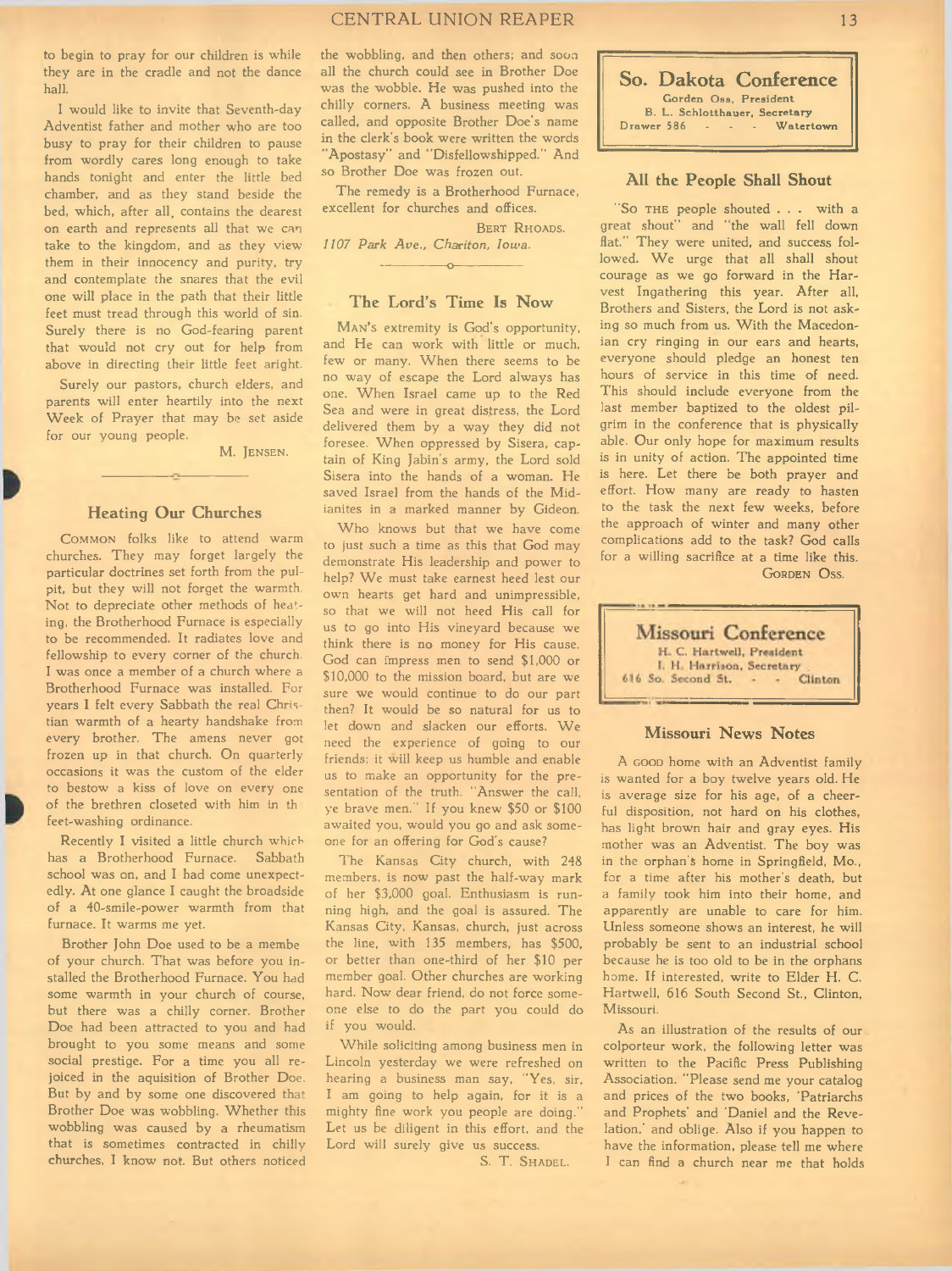work.

about beginning.

goal thermometer.

to the fourth commandment. I have read

14 CENTRAL UNION REAPER

#### **Duluth**

your book by Mrs. E. G. White, 'The Great Controversy,' and it has redeemed me from this world of sin, and also from the United Brethren teachings of my earlier life. W hen I was taken into the church I was baptized by sprinkling, and I don't feel it was the right baptism. . . . So if you can favor me with this or any other information that will help me to get myself and family connected with the only sure and true church of God, I will be exceedingly thankful to you.'' You may be sure that we are doing our best to get in touch with this man and his family, and we trust that they will be saved in the kingdom as a result of somebody's faithful efforts in the book A very excellent and encouraging meeting was held in Kansas City, August II to 14, and many from churches outside of Kansas City were in attendance and greatly enjoyed the good meetings. When this notice reaches our readers the meeting in Springfield will also have been held, and the meeting in St. Louis, which is from August 25 to 28, will be just FRIDAY, Sabbath, Sunday, and Monday, August 5 to 8, were spent with the churches in Duluth. The attendance at the five meetings that were held was encouraging, and the Spirit of God worked upon the hearts of God's people. Plans for a more effective home missionary program during the remainder of the year are being perfected. An effort will be made to bring into the Sabbath school organization many nickels and dimes now going astray, through the Investment plan. On Monday, Elder Anderson, the pastor, Sister Higburg, and the writer called upon a few of the business men in the interest of the cause of missions. Despite the depression we were thankful to find that the gifts received compare very favorably with previous years. The young people are organizing into singing bands and plan to gather a goodly sum for missions in that way. They will sing two or three evenings a week. It was a real pleasure to spend these few days with the believers in this city. Don't say it cannot be done this year. God still lives and reigns.

A. A. DIRKSEN.

**No. Dakota Conference** E. H. Oswald, President S. E. Ortner, Secretary<br>Box 1491 - - - Jamestown

#### **North Dakota Items**

WE WERE pleased to have Elder B. A. Reile, wife, and Della pay the office a visit one day last week.

We are very glad that several of our colporteurs are staying right by the work. Some have had to quit for the time being, to help in the harvest, but we hope that soon our colporteur force will be much stronger again than it has been for the last two or three weeks.

The Sabbath School Quarterlies for the 4th Quarter have already arrived and we hope everyone will order early and be sure to get a quarterly.

Brother R. R. Bietz spoke at prayer meeting in the Jamestown English church Wednesday night, August 17.

Brother and Sister Willard Wentland and Miss Alice Funk passed through Jamestown one day last week and visited at the home of Brother R. R. Bietz. Brother Wentland has been laboring in Nebraska.

The Fargo Missionary Volunteer Society is doing splendid work this summer. All their reports have been in on time and last month's report showed that they had 1,200 points. This means that it is 20 above the goal. This is a good example for other societies to follow.

### **Colporteurs Advance**

IT is with pleasure that I pass on to the readers of the North Dakota Conference that our book sales for the month of July were \$1,198.45, making a gain over the previous year and corresponding month of \$858.45. Our colporteurs have taken 215 orders for large subscription books during the month of July. I am quite safe in stating that we had the largest gain in the union, and I am very grateful for the loyal band of self-supporting missionaries we have in this conference. We solicit your earnest prayers that God will richly bless the seed of truth that has been sown here in this field.

C. R. MORRIS.



#### **Topeka Church School**

WE ARE planning a ten grade school in Topeka again this year. Professor and Mrs. Herman Miller will be the instructors. More ample play grounds and equipment are being provided.

Those interested in moving to Topeka or sending their children here to school should correspond with the writer, box 605. Topeka. The tuition rates are reasonable.

A. C. GRIFFIN.



#### **Wyoming Mission Colporteur Institute**

A COLPORTEUR institute will be held at Cheyenne, Wyoming, September 7 to 11.

The object of the institute is to train men and women to be more efficient in placing of truth filled literature in the homes of the people. All interested persons write to D. W. Gahagan, Field Missionary Secretary, 1203 South Oak Street, Casper, Wyoming.

**Minnesota Conference** A. H. Rulkoetter, President B. C. Marshall, Secretary<br>Roblyn Ave. . . . St. Paul 1854 Roblyn Ave. -

The Kansas City church reached the half-way mark of \$1,500 on their \$3,000 Harvest Ingathering goal on Sabbath, August 13. They are working very loyally, and there is an unusually large number of the members who are faithfully taking part in the work. The work is not easy, but by persistent efforts they are slowly but surely increasing the figures on their

### **An Active Response**

ENCOURAGING reports are being received from the conference workers as they visit the churches in the interest of Harvest Ingathering. The churches are giving a splendid response. The majority of the members are determined to work faithfully and perseveringly. Where determination plus consecration exists things are being accomplished. Perhaps a few are a little hesitant because of existing conditions, but let us remember that fear generally paralyzes whereas faith inspires, and fear retreats as faith advances. May we urge that every member respond to the present call, as many have already done. May none be found idle during this time of need.

A. H. RULKOETTER.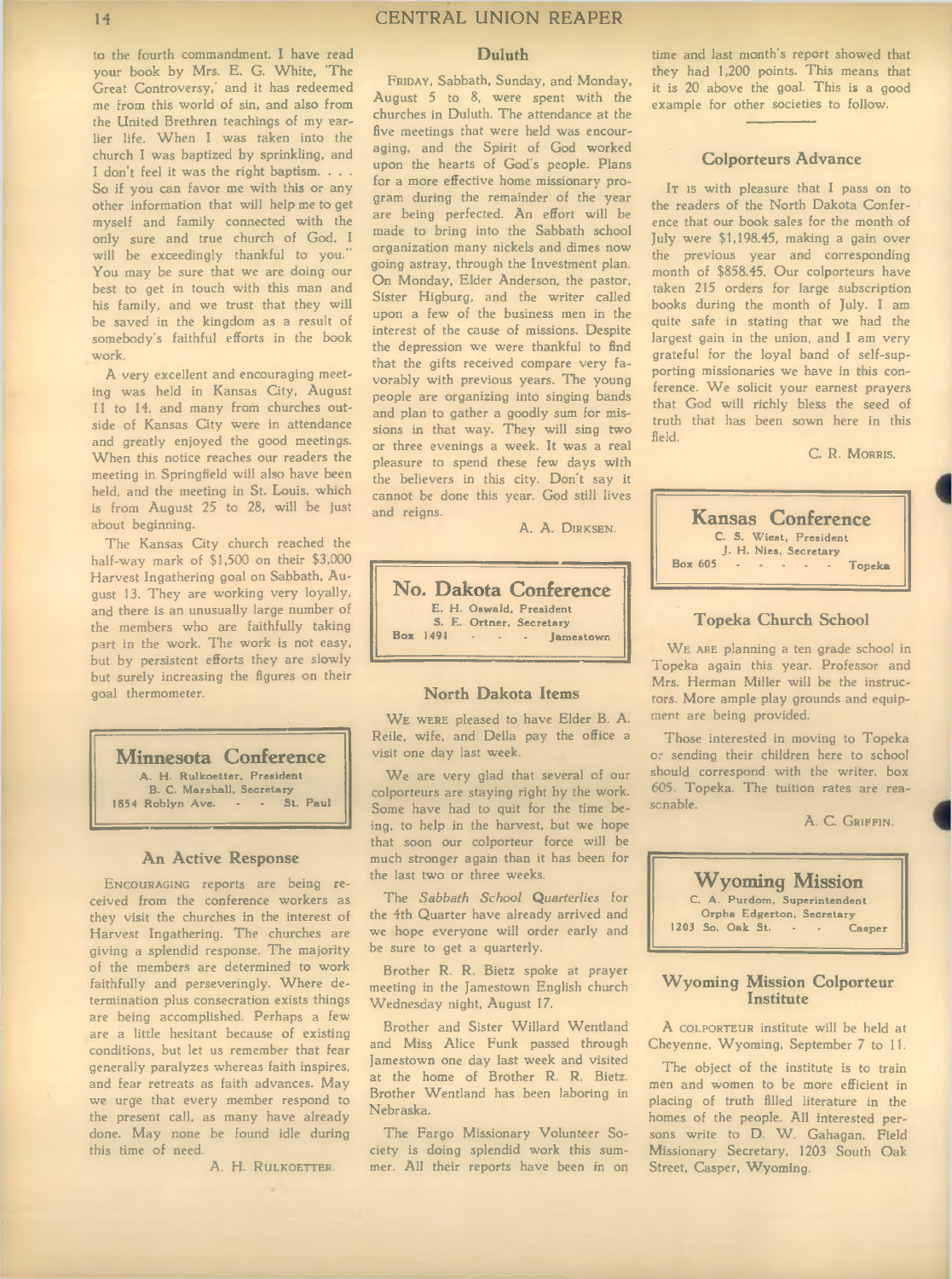### **Colorado Conference** Jay J. Nethery, President W. I. Montanye, Secretary<br>Kalamath St. . Denver

1112 Kalamath St.

### **Colorado Items**

ELDER L. COPE, of Alamosa, was in the office Friday, August 5, on business.

Mr. and Mrs. George Chambers spent a few days in Denver recently. They were callers at the office Monday, August 15.

Elder J. J. Nethery and W. I. Montanye spent Sabbath, August 6, with the little church at Briggsdale, Colo.

Mr. and Mrs. A. R. Smouse and Mr. and Mrs. Clarence Smith passed through Denver Wednesday of last week on their way to Lincoln, Nebr. They have spent several weeks in western Colorado where Mr. Smouse has been auditing the academy and conference books.

Elder J. J. Nethery spent a few days in the southern part of the state recently in the interest of conference matters.

### **Colorado Conference Meetings at Pagosa Springs**

In spire of some rather stiff opposition the series of meetings conducted at Pagosa Springs are being quite well attended, Elder A. C. Long is preaching the Advent message, and interested people are coming out each night to hear the truth presented.

These meetings are being held in the newly finished church building. While this new church has not been admitted to the conference as yet, its members have been earnestly pressing forward and have a very nice building almost completed at a very low cost. The townspeople of Pagosa Springs, on the whole, have been very friendly to our cause, and helpful substantially in financing the building of the church. The editor of the local newspaper has given us all the space we have wanted in which to announce our meetings and so advertising has been accomplished at a minimum expense.

The writer has been conducting meetings for the children of the community. The boys and girls enjoy singing from our "Junior Song Book" and a story has been a feature of the children's hour. Each Monday night we endeavor to hold a campfire which the children seem to enjoy very much.

We who have been laboring here feel encouraged to press onward and believe that our Lord will save souls in this community.

R. E. FINNEY, JR.



#### **Hawarden Baptism**

ELDER C. F. MCVAGH brought to the believers and friends in Hawarden on Sabbath afternoon, July 30, an encouraging message dealing with the new birth. Following this inspiring message the Big Sioux river became the scene of a beautiful and impressive service. Upon this occasion ten new believers followed their Saviour in the sacred rite of baptism. This brings the total number baptized as the result of the Hawarden effort to thirty-three.

There are still about fifteen or more who are studying and will be baptized later. Among these is a man who, since the beginning of the effort, has opposed the truth and at one time challenged the writer to a public debate on the Sabbath question. This man is well read and at one time studied for the ministry. It is indeed a great joy to see talents once employed in the cause of darkness now devoted to truth and righteousness.

The new church at Hawarden has attracted wide-spread attention and many new seekers of truth appear from time to time with a desire to know the way of life. Brother M. N. Skadsheim, who with his family has given splendid help throughout the effort, will remain in  $Ha$ warden to care for the continued interest.

|                  |       | SIXTY-CENTS-A-WEEK FUND           |                    | CENTRAL UNION CONFERENCE STATEMENT OF                |      |                    |
|------------------|-------|-----------------------------------|--------------------|------------------------------------------------------|------|--------------------|
|                  |       |                                   |                    | Seven Months (Thirty-one Weeks) Ending July 31, 1932 |      |                    |
|                  | ship  | Member- Amt. \$18.60<br>Per Memb. | Amount<br>Received | Amount<br>Short                                      | 1932 | Per Member<br>1931 |
| Colorado         | 2587  | 48118.20                          | 22520.94           | 25597.26                                             | .281 | .287               |
| Inter-Mountain   | 646   | 12015.60                          | 2291.68            | 9723.92                                              | .114 | .145               |
| lowa             | 2522  | 46909.20                          | 13655.08           | 33253.12                                             | .175 | .196               |
| Kansas           | 2506  | 46611.60                          | 10278.28           | 36333.32                                             | .132 | .157               |
| <b>Minnesota</b> | 3310  | 61566.00                          | 16915.14           | 44650.86                                             | .165 | .223               |
| Missouri         | 2141  | 39822.50                          | 14712.39           | 25110.21                                             | .222 | .236               |
| Nebraska         | 2400  | 44640.00                          | 13853.82           | 30786.18                                             | .186 | .227               |
| North Dakota     | 2158  | 40138.80                          | 6734.47            | 33404.33                                             | .101 | .132               |
| South Dakota     | 1468  | 27304.80                          | 7648.35            | 19656.45                                             | .168 | .242               |
| Wyoming          | 320   | 5952.00                           | 2976.53            | 2975.47                                              | .300 | .308               |
| <b>Union</b>     | 20058 | 373078.80                         | 111587.68          | 261491.12                                            | .179 | .212               |

The writer has been called to Sioux City as pastor of the church there and will locate at 2102 So. Magnolia Street.

We are loathe to leave Hawarden and the dear believers and many friends there' but the harvest is truly great and with but few laborers to answer the many calls of interest our field of labor is constantly widening.

As we engage in the annual Ingathering for Missions let us pray the Lord of the harvest send forth more laborers to gather in the sheaves for His kingdom and hasten the coming of our Saviour. J. R. NELSON.



SARGEANT.—Mrs. John Sargeant was<br>born at Witham, England, Aug. 22, 1849; and died at Anoka, Minn., Mar. 12, 1932. In 1877 she was married to John Sargeant, of London. Shortly after their marriage the young couple moved to Tims-tall, England, and in 1888 they came to Minnesota and were engaged in the Methodist work. In 1900, several years after the death of her husband, Sister Sargeant heard the third angel's message and accepted it. She has ever been active in Chirstian help work, and considered it a privilege to work for the cause of her Master.

She is survived by four daughters, two sisters, and four grandchildren.

A. H. RULKOETTER.

#### **ADVERTISEMENTS**

Advertisements and business notices are abused only as an not solicited, but are published only as an accommodation. They must be sent to the conference president before being published in the Central Union Reaper. For eac

WORK WANTED.-Married man with family would like work year round. Can give references. Roy L. Pound, Sheridan, W yo. 23-5

WANTED.—Care of invalid, or treat-<br>ment-room work, by S. D. A. graduate nurse. Route 1, Box 77, Orient, la. 25

FOR SALE OR RENT.-Four-room cottage, five minutes walk from Plainview Academy and church school, Redfield, S. Dak., half acre. Six-room house, five lots, at Cascade the Beautiful." Large, flowing spring, garden, outbuildings. Grace Stewart, Hot Springs, S. Dak. 25

WANTED.-Position as housekeeper by S. D. A. widow, past middle age, good cook, refined, capable of full charge. Mrs. N. M. Hammond, Hoisington, Kans.  $\overline{\phantom{a}}$  25

WANTED-A middle-aged Scandinavian lady at once, to care for aged lady and act as companion. Mrs. C. A. Anderson, Detroit Lakes, Minn., R. 3, Box 60. 25